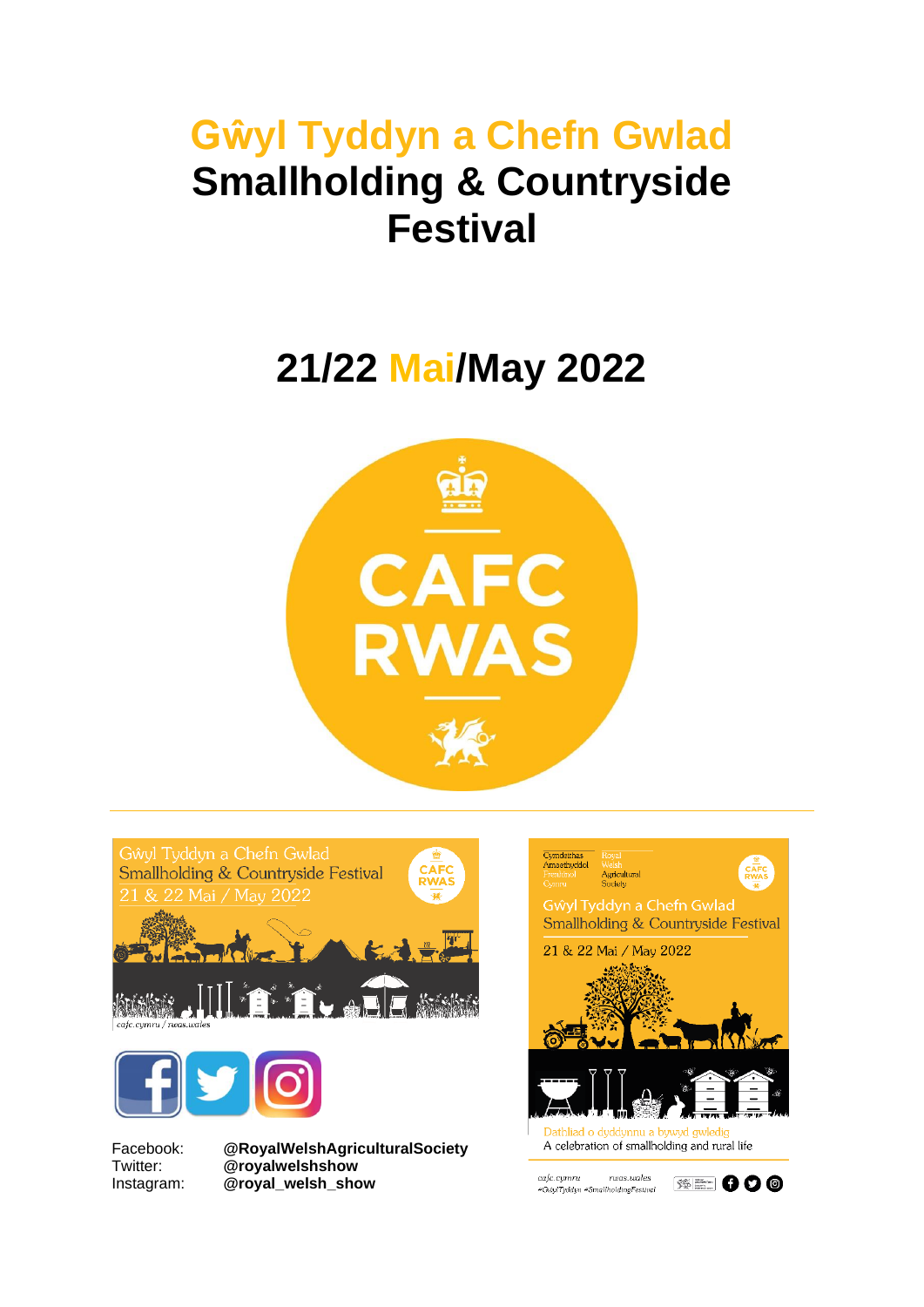# **Contents**

**Notes, Rules & Regulations** 

#### **Step 1 – Making an Application**

- 1.1 Application for Space
- 1.2 Address Details
- 1.3 Livestock / Poultry on Stands
- 1.4 Demonstrators
- 1.5 Protests, Deputations & Delegations
- **1.6 Public Liability Insurance**
- 1.7 Insurance
- 1.8 Signature
- 1.9 Tradestand Rates
- 1.10 Allocation of Sites
- 1.11 Goods Displayed
- 1.12 Banned Items
- 1.13 Knives sale of
- 1.14 Excavating
- 1.15 Electricity
- 1.16 Water
- 1.17 Caravans
- 1.18 Tickets & Passes / Dog Permits
- 1.18(e) Admission Refunds
- 1.19 Description of Exhibits in Catalogue
- 1.20 Recovery of Fees and Charges
- 1.21 Written Permissions
- 1.22 Public Entertainment Licences
- 1.23 Public Performances of Copyright Music and use of Audio Equipment
- 1.24 Tables, Chairs and Marquees
- 1.25 Wi-Fi
- 1.26 Insurance
- 1.27 Health and Safety
- 1.28 Cancellation of Space Reserved
- 1.29 Sub-Letting
- 1.30 Preferred Suppliers
- 1.31 VAT & Companies from outside the UK

#### **Step 2 - Stand Build Up**

- 2.1 Commencement of Work
- 2.2 Stand Set Up Completion
- 2.3 Society Security
- 2.4 Radios
- 2.5 Excavating
- 2.6 Overhead & Underground Electricity Cables
- 2.7 Machinery Ramp
- 2.8 Fork Lift
- 2.9 Delivery to Stands
- 2.10 Grass Mowing
- 2.11 Height of Stands
- 2.12 Mobile Units
- 2.13 Litter
- 2.14 Fire Extinguishers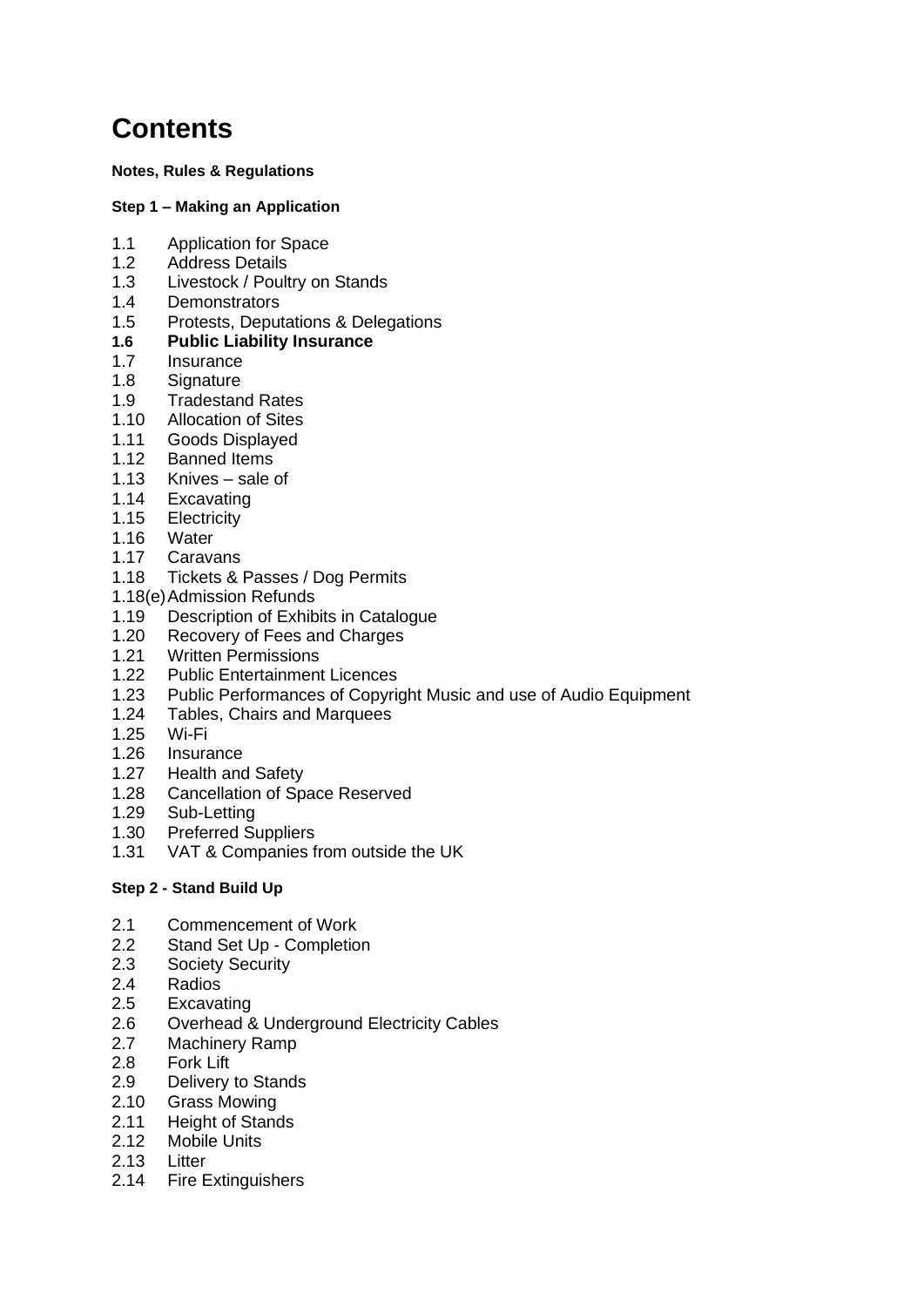- 2.15 Fire Safety in Marquees
- 2.16 Flammable Liquids and Gases
- 2.17 Low Flying Aircraft
- 2.18 Parking heavy trailers on avenues with stabilising legs<br>2.19 Livestock Exhibitors
- Livestock Exhibitors
- 2.20 Heavy Vehicles

#### **Step 3 – Stand Operation during the Event**

- 3.1 Times of Opening
- 3.2 Vehicle Movement
- 3.3 Fly-pitchers
- 3.4 Maximum Speed Limit 5mph
- 3.5 Barbecues
- 3.6 Placing of Exhibits outside boundaries
- 3.7 Delivery to Stands
- 3.8 Awards for Tradestands
- 3.9 Litter
- 3.10 Catering on stands
- 3.11 Event Stand Safety
- 3.12 Trading Standards
- 3.13 Water Stand pipes and the use of caterers fill hoses.

#### **Step 4 – Breakdown**

- 4.1 Breakdown Traffic / Removal of Stands from the Showground
- 4.2 Stand de-rig waste

#### **Section 5 – Other Information**

- 5.1 Observance of Regulations
- 5.2 Responsibility of Exhibitors
- 5.3 Public Liability Insurance
- 5.4 Allotment of Space
- 5.5 Accidents
- 5.6 Non-Responsibility of Society
- 5.7 Safety Requirements
- 5.8 Transport Safety
- 5.9 Disclaimer
- 5.10 Damage

#### **Rules & Regulations – Alphabetical Order**

- 5.5 Accidents
- 1.2 Address Details
- 1.18(e) Admission Refunds
- 1.10 Allocation of Sites
- 5.4 Allotment of Space
- 1.1 Application for Space
- 3.8 Awards for Tradestands
- 1.12 Banned Items
- 3.5 Barbecues
- 4.1 Breakdown Traffic / Removal of Stands from the Showground
- 1.28 Cancellation of Space Reserved
- 1.17 Caravans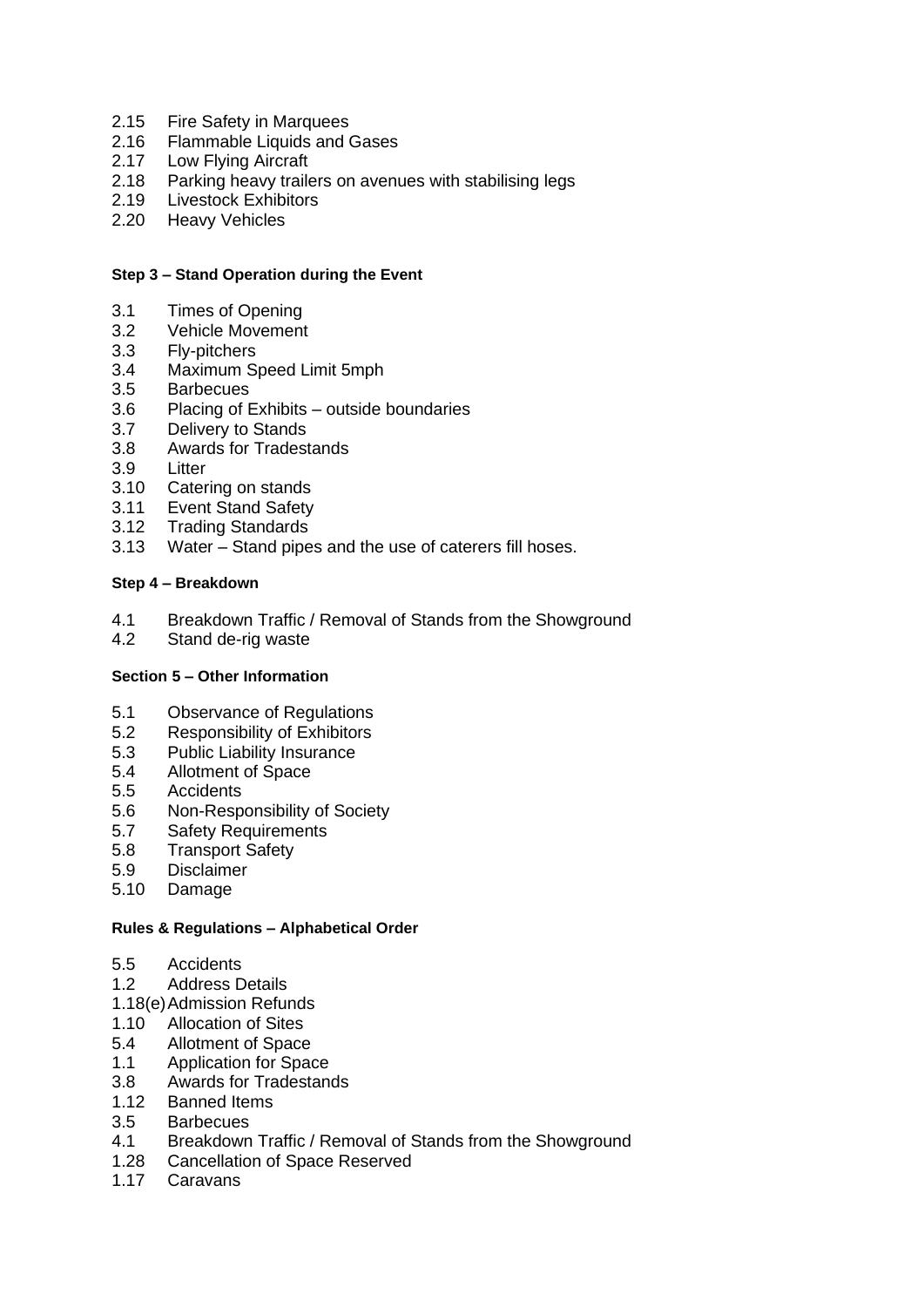- 3.10 Catering on stands
- 2.1 Commencement of Work
- 5.10 Damage
- 2.9 Delivery to Stands
- 3.7 Delivery to Stands
- 1.4 Demonstrators
- 1.19 Description of Exhibits in Catalogue
- 5.9 Disclaimer
- 1.15 Electricity
- 3.11 Event Stand Safety
- 1.14 Excavating
- 2.5 Excavating<br>2.14 Fire Exting
- **Fire Extinguishers**
- 2.15 Fire Safety in Marquees
- 2.16 Flammable Liquids and Gases
- 3.3 Fly-pitchers
- 2.8 Fork Lift
- 1.11 Goods Displayed
- 2.10 Grass Mowing
- 1.27 Health and Safety
- 2.20 Heavy Vehicles
- 2.11 Height of Stands
- 1.7 Insurance
- 1.26 Insurance
- 1.13 Knives sale of
- 2.13 Litter
- 3.9 Litter
- 1.3 Livestock / Poultry on Stands<br>2.19 Livestock Exhibitors
- **Livestock Exhibitors**
- 2.17 Low Flying Aircraft
- 2.7 Machinery Ramp
- 3.4 Maximum Speed Limit 5mph
- 2.12 Mobile Units
- 5.6 Non-Responsibility of Society
- 5.1 Observance of Regulations
- 2.6 Overhead & Underground Electricity Cables
- 2.18 Parking heavy trailers on avenues with stabilising legs
- 3.6 Placing of Exhibits outside boundaries
- 1.30 Preferred Suppliers
- 1.5 Protests, Deputations & Delegations
- 1.22 Public Entertainment Licences
- 1.6 Public Liability Insurance
- 5.3 Public Liability Insurance<br>1.23 Public Performances of C
- Public Performances of Copyright Music and use of Audio Equipment
- 2.4 Radios
- 1.20 Recovery of Fees and Charges
- 5.2 Responsibility of Exhibitors
- 5.7 Safety Requirements
- 1.8 Signature
- 2.3 Society Security
- 4.2 Stand de-rig waste
- 2.2 Stand Set Up Completion
- 1.29 Sub-Letting<br>1.24 Tables, Cha
- Tables, Chairs and Marquees
- 1.18 Tickets & Passes / Dog Permits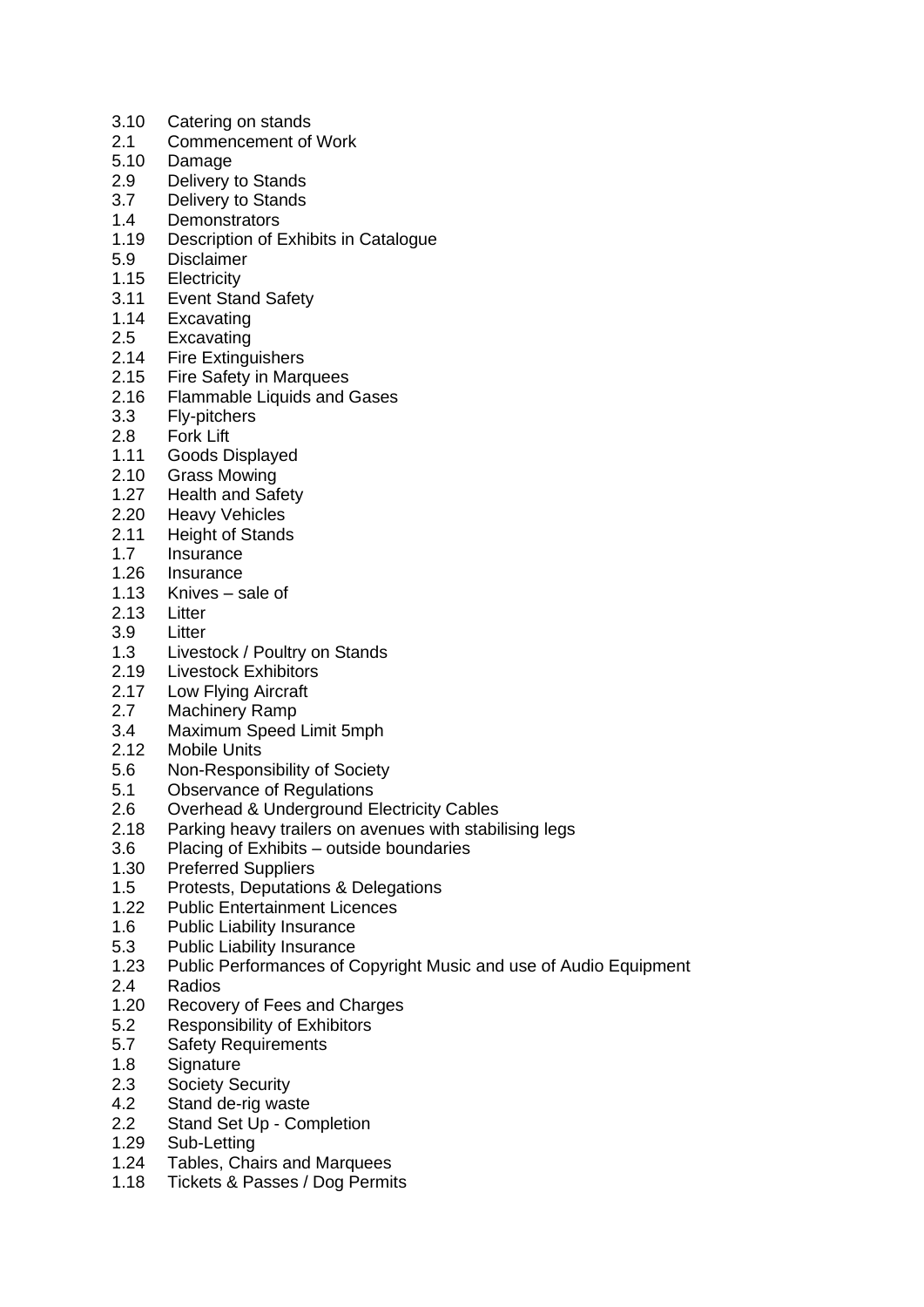- 3.1 Times of Opening
- 1.9 Tradestand Rates
- 3.12 Trading Standards
- 5.8 Transport Safety
- 1.31 VAT & Companies from outside the UK
- 3.2 Vehicle Movement
- 1.16 Water
- 3.13 Water Stand pipes and the use of caterers fill hoses.
- 1.25 WiFi
- 1.21 Written Permissions

### **Rules & Regulations**

### **Attendance Figures**

#### **Royal Welsh Smallholding & Countryside Festival – 20,000 Royal Welsh Show– 200,000 Royal Welsh Winter Fair – 30,000**

Exhibitors who exhibited in 2020 will automatically be given the opportunity to rebook the same space for the current year and have until the closing date to do so. Potential new exhibitors should not assume they have been sold a stand until they have received confirmation by way of written invoice/receipt for the space booked.

Exhibitors are requested to read the following before making their application.

### **COVID-19**

At the time of writing, the Society is hopeful that the restrictions introduced to control COVID-19 will be significantly relaxed at the time of the Smallholding and Countryside Festival. Nevertheless, we must be mindful that the virus might still be affecting our lives and we will be guided by the Welsh Assembly Government and other relevant bodies as to any mitigations which might need to be in place at the Festival. This could include COVID Passes, face coverings, the need to collect contact details, enhanced cleaning regimes, etc.

The Society expects that traders understand this situation and make their tradestand application in the knowledge that mitigations might need to be introduced. The Society will obviously inform traders of any mitigations as far in advance of the Festival as possible.

#### **Privacy Policy & Data Protection Policy**

Information from application forms will be stored by the RWAS and the company name, website and telephone number details of the trade stand will be published in the official show catalogue and website (if applicable).

Privacy is important to us; we will not sell, rent or give your name, address, email address to anyone without prior explicit consent.

The Society's Data Protection Policy and Privacy Notice can be found on our website www.rwas.wales.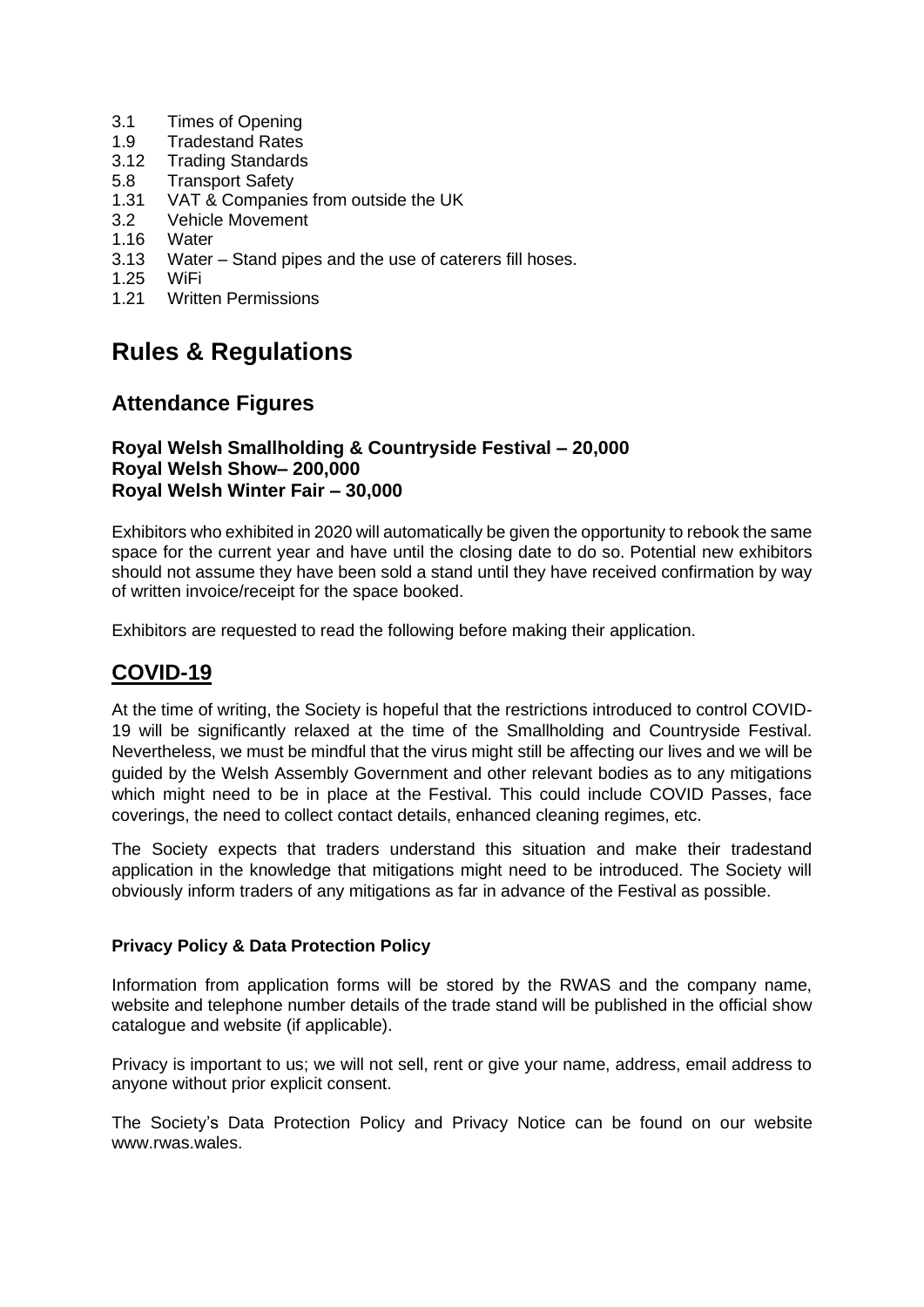# **Step 1 – Making an Application**

### **Closing date of Application –**

#### **Royal Welsh Smallholding & Countryside Festival – Friday 28th January 2022**

No Signed Application = No Space Reserved.

All applicants must complete the enclosed application form paying particular notice to the following:

- o All applications must be signed.
- o A completed Risk Assessment must accompany the application.
- o New exhibitors must include photos of their stand.
- o A payment for the amount due.
- o A copy of your current public liability insurance.
- o When making your application please ensure that sufficient space is booked to include caravans, tow bars, guy ropes etc. Please note no stand will be allowed to occupy more space than paid for.

If an exhibitor does not wish to be placed adjoining any other particular exhibitor, this must be clearly stated in writing at time of making the application.

The Society reserves the right to refuse any entry whatsoever, whether received prior to the closing date for entries or not, and also reserves the right to cancel any entry which may have been accepted, without any reason being given.

**IMPORTANT:** Exhibitors having shown the previous year and wishing to retain the same site for the current year must return their application by the closing date. Failure to do so will mean that new applicants will be offered the space you occupied.

**1.1 Allocation of Space:** The allocation of sites and positioning of trade stand space will be entirely at the discretion of the Society, although every endeavour will be made to meet any request made by an exhibitor regarding the position of his/her stand.

#### **1.2 Address Details**

Main Address – This address will appear on all invoices unless instructed otherwise.

Correspondence Address – Ticket, passes and general correspondence will be sent to this address.

Invoice Address – If you require a different address for invoices please complete the section on the application, stating the address.

#### **1.3 Livestock / Poultry on Stands**

• If livestock of any description are to form part of an exhibit, it is the responsibility of the exhibitor to obtain any necessary movement orders and abide by the regulations of the Welsh Government or other appropriate authority, and to comply with any regulations which may be in force at the time of departure or at the showground, including *consideration of the current guidance on the risk from zoonosis".*

It is an offence for an exhibitor to bring livestock to the event when restrictions are in force. The following action is required to be taken by exhibitors when livestock forms part of their exhibit: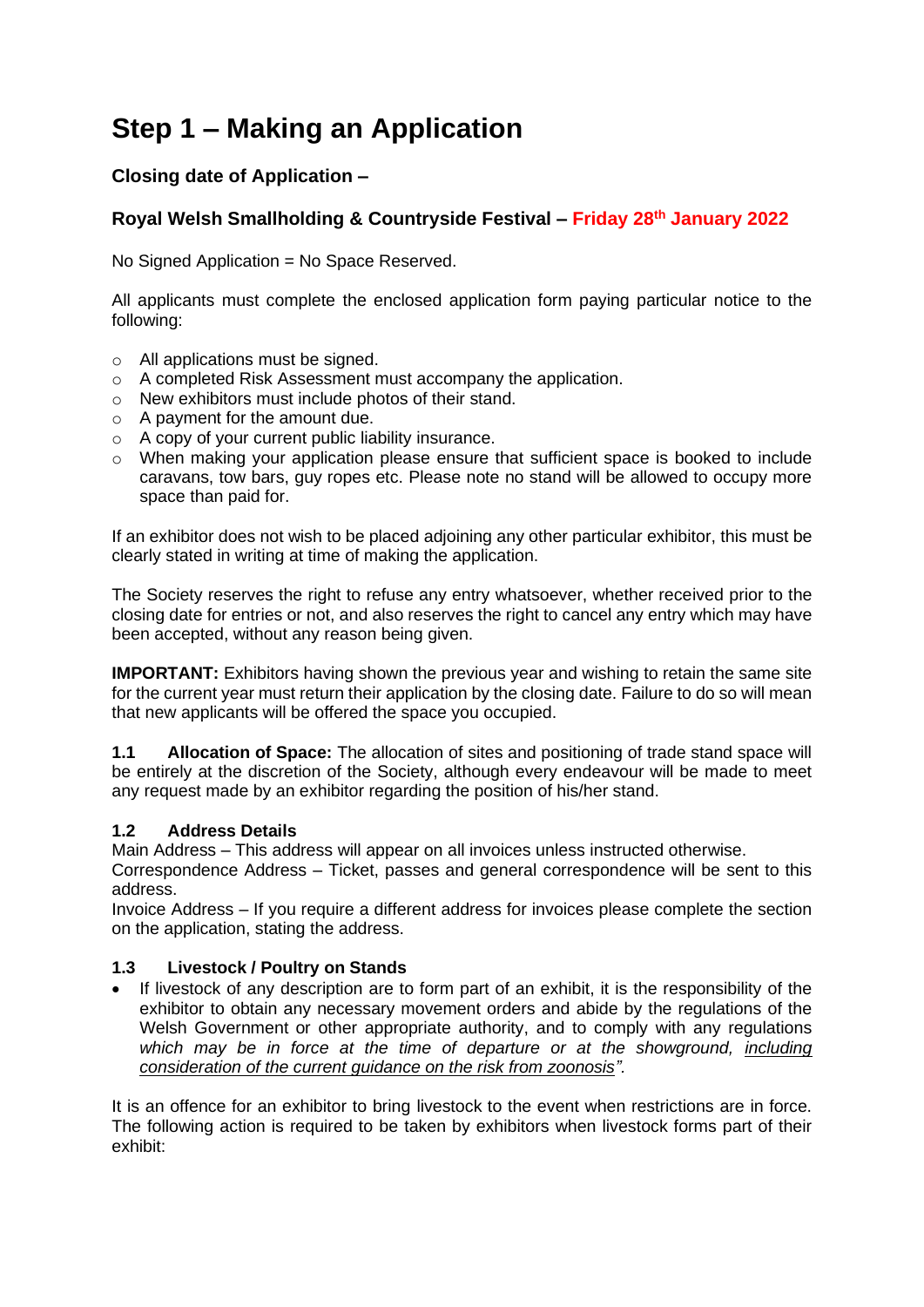#### **Cattle, Sheep and Pigs**

a) Animals exhibited on a tradestand cannot be exhibited within the competitive classes. b) All livestock entered within the Society's classification **must** be housed in the appropriate lines and not on the tradestand.

c) Guidelines are in operation and regulations apply to animals housed on tradestands as to cattle health and sheep and goat health schemes and the comfortable housing of animals on stands - details of which may be obtained from the Tradestand Officer.

d) Any necessary movement permits from the appropriate authority to be obtained.

e) All cattle must be halter led.

- f) Tradestands with cattle or sheep MUST not arrive until the following times:
	- o **Festival**: between 4pm 7pm the Friday before the event and 7am 8am the morning of the event.

g) Sheep Breed Societies: please note the MV status at the event:

o **Festival**: all sheep should be Non-MV Accredited.

Please ensure that the relevant movement documents accompany the sheep to the showground.

#### h) Poultry on stands:

Following numerous complaints about the ages of ducklings and conditions of their care a **ban has been introduced on both the sale and display of ducklings**.

All poultry **MUST** be kept in clean **DRY** conditions and the use of untreated shavings is advised.

Guidelines as to the care of the poultry after sale **MUST** be handed out to each and every person buying birds to take home. Exhibitors will be asked to show their own guidelines (on request) to Society Stewards at the commencement of the event.

Failure to comply with any of the above points will lead to non-invitation at future events. Please also make note of the following points:

- Always handle birds with care and consideration.
- Water must be available at **all** times whilst at the event, in containers which cannot be knocked over.
- Sick or injured birds **must not** be shown or be for sale at the event.
- If a bird becomes sick or injured during the event; it must be separated.
- Birds must have plenty of bedding and should not be placed on a concrete floor.
- Birds must have sufficient room in the cages to stand in their natural position.
- Birds must only be transported and shown in suitable containers. These must be solidsided and allow adequate ventilation for all birds. Damaged or broken crates must not be used.
- Birds must be protected from direct sunlight, be given adequate ventilation and be sheltered from adverse weather conditions. Do not leave birds unattended.

The Society's Honorary Veterinary Officer and Poultry Inspection Steward will inspect poultry on stands during the event; if at any point during the event they believe the above rules have been contravened remedial action will be taken against the stand holder responsible.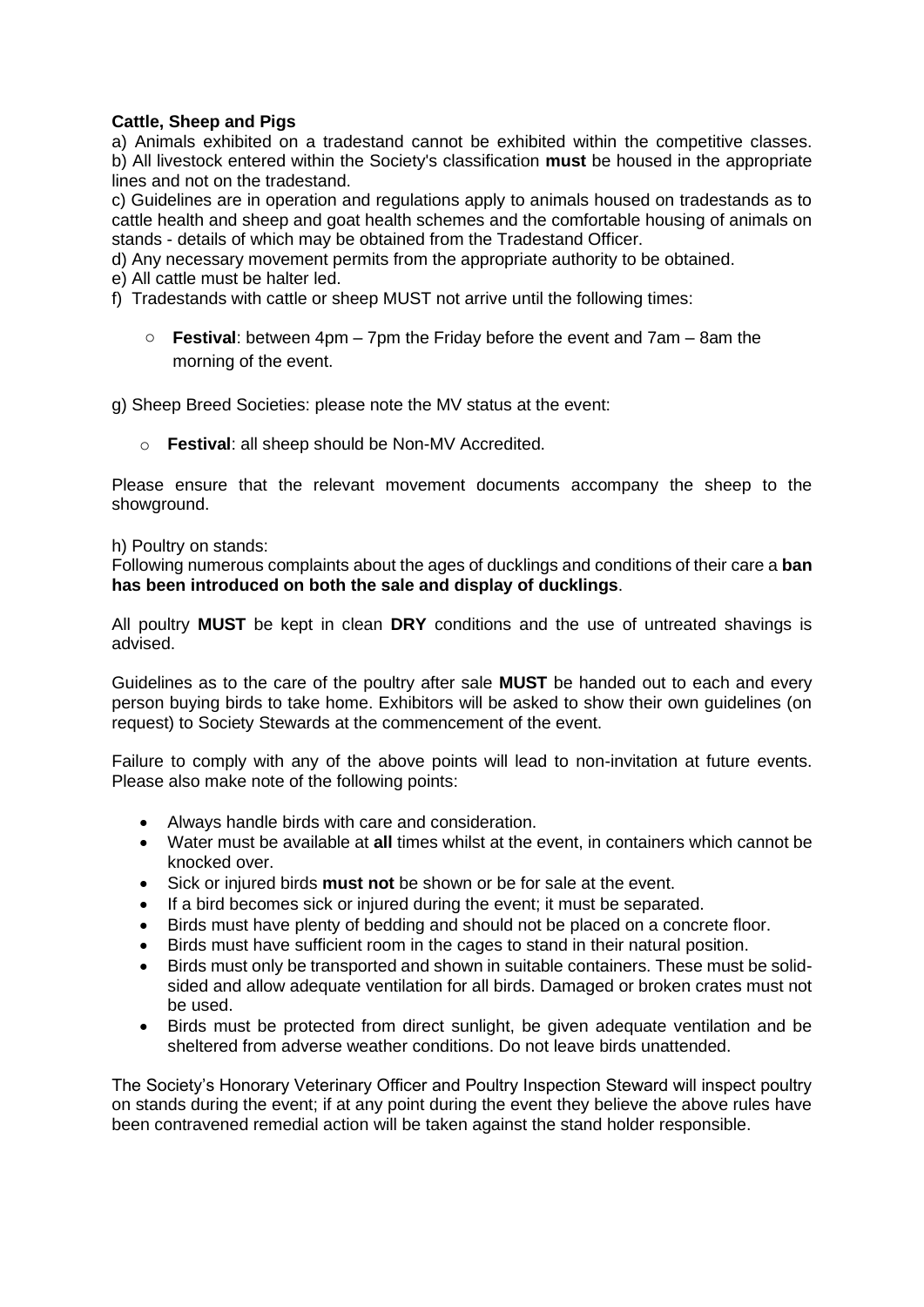No livestock will be allowed on stands within Exhibition Hall 1 and the South Glamorgan Exhibition Hall with the exception of poultry unless special approval is given by the Society. Any further restrictions may apply in the event of a notifiable disease.

#### **1.4 Demonstrators - unless it is stated on submission of the Application Form for Tradestand space - No demonstrations will be allowed.**

**1.5 Protests, Deputations & Delegations** - strictly prohibited and exhibitors must confine their activities to their trade stand area only.

#### **1.6 Public Liability Insurance**

Please note that all exhibitors should hold current Public Liability Insurance, and ensure a copy is available for inspection on your stand during the event.

**1.7 Insurance** - Exhibitors must insure against fire, theft and other appropriate risks, not only as regards their property, but also against third party claims.

#### **1.8 Signature**

No application will be valid unless the application form is signed and dated.

#### **1.9 Tradestand Rates – Please see the enclosed application form**

#### **1.10 Allocation of Sites**

The allocation of sites and positioning of trade stand space will be entirely at the discretion of the Society, although every endeavour will be made to meet any request made by an exhibitor regarding the position of his/her stand.

a) Exhibitors booking open space must apply and pay for sufficient space for all stays, guy ropes and tow bars/hitches required for any building, tent or caravan to be erected on the space.

b) Boundaries of sites will be marked and in no circumstances will exhibitors be allowed to move marking out plates or occupy a larger space than that allocated to them. Under no circumstance will any part of the stand be permitted to overhang the roadways or front line (where marked).

c) The Society will not be held responsible for damage caused to sites by a third party during the show build up period and will not undertake to make good such damage. d) Exhibitors are responsible for the space behind their tradestand and must conduct themselves so as to avoid causing risk, especially fire risk, or nuisance. Society Stewards and local fire officers patrol the event, including the space behind tradestands, to ensure any risks are properly managed and to ensure exhibitors are not causing a nuisance.

e) If an exhibitor does not wish to be placed adjoining any other particular exhibitor, this must be clearly stated in writing at time of making the application.

f) Exhibitors wishing to occupy the same site as occupied in the previous year must return the pre-printed application form to the Tradestand Office no later than the closing date of entries, after which the site will be offered to other exhibitors.

g) Exhibitors may not display on the stands the names of any other firm or firms, other than their local agents or distributors, except in cases of exhibits which have been sold, when the names of the purchasers may be displayed and also in cases of exhibits not manufactured by the exhibitors.

h) Vehicle Exhibits**.** Exhibitors are not allowed to demonstrate vehicles in the avenues during the event. Under no circumstances will this be allowed.

i) Excess Space. Any Exhibitor who, without the Society's authority, occupies any area at the event, other than that allocated to him, shall on demand pay for such excess space, at the rate of double the fees or charges, which are applicable for that particular space. If required,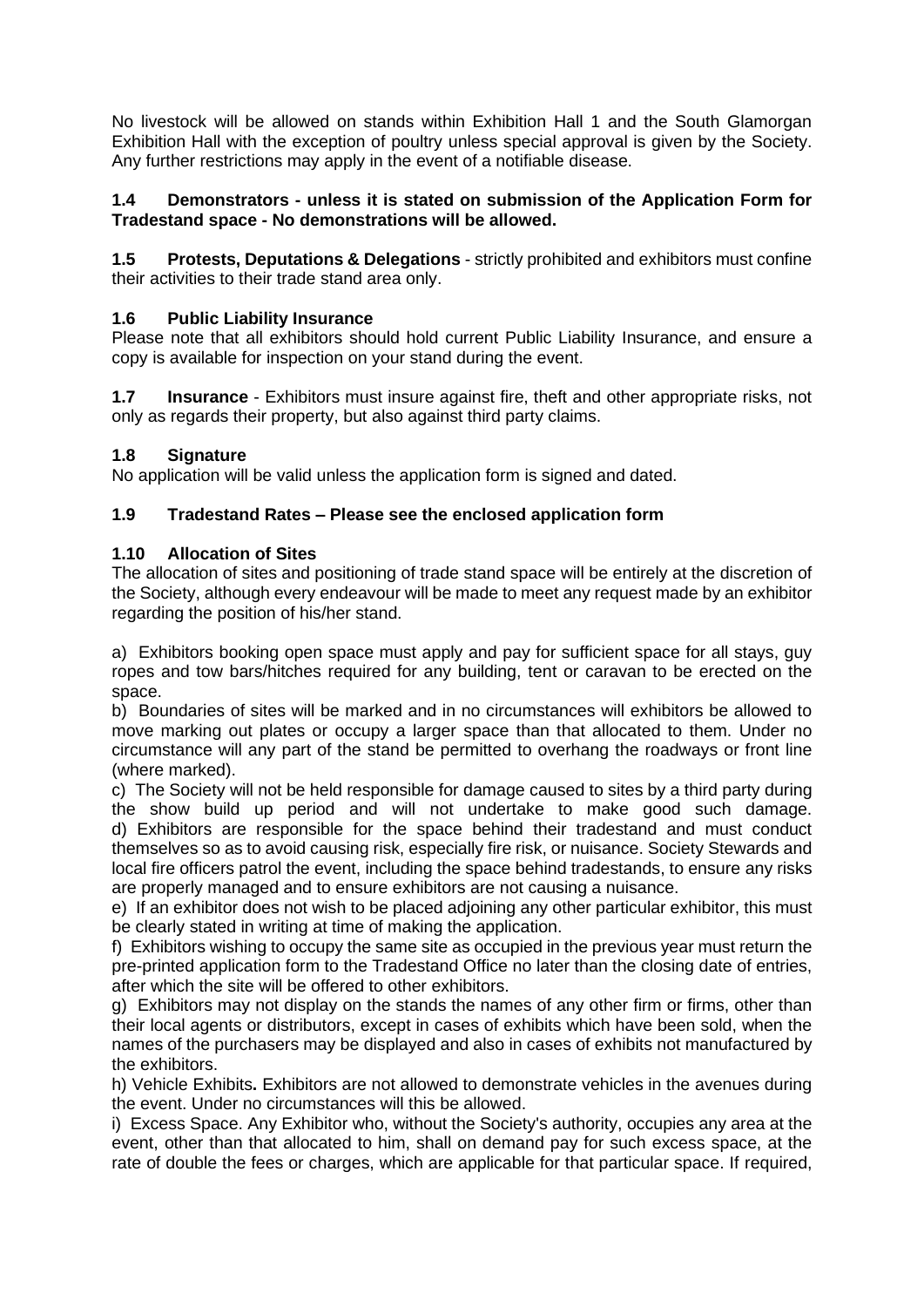the exhibitor shall withdraw to his allocated space and also be liable for expenses or loss, incurred by any exhibitor(s) deprived of any part of their allocated space.

j) Stands must be set up for the duration of the event and on no account should they leave before the event has ended. Failure to adhere to this regulation will result in a total ban from Society events.

#### **1.11 Goods Displayed**

Exhibitors goods displayed must be in accordance with the description given on the entry form and catalogue. Vendors of 'cheap jack' articles or itinerant vendors who may have gained admission to the ground will be removed. The sale of goods of an offensive nature or the selling of goods by auction, or behaviour that causes a nuisance to visitors or exhibitors is strictly forbidden. The sale of stink bombs, silly string, laser pens and other items likely to offend persons visiting the show is strictly prohibited. The definition 'cheap jack', 'nuisance' and 'offensive nature' shall rest with the Society's Stewards and Officials who shall have the power to remove offending exhibitors and their goods from the Showground. All goods must be clearly exhibited to the public before sale.

#### **1.12 Banned Items**

#### a) **Aircraft - Advertising**

Exhibitors or their agents, are prohibited to employ aircraft of any description, for the purpose of advertising over the Society's Showground and Car Parks

b) **Balloons** -The selling or donating of inflated or deflated balloons is forbidden. Such items frighten livestock. The Society will not permit balloon races to be organised from the Showground or Car Parks.

c) **Hot air or gas filled balloons**. The use for advertising or any other purposes is strictly forbidden.

d) **Cap Guns, BB Guns, BB Gun ammunition**, **Laser Pens and Explosive Devices** The sale of cap guns, bb guns, bb gun ammunition, laser pens and explosive devices is forbidden.

#### e) **Cycles, Motorcycles, Scooters etc.**

The riding of motorcycles, cycles, motor trikes, farm bikes and children's Scooters etc on the showground, caravan parks, car parks or livestock hill is prohibited.

#### f) **External Trading and Distribution of Handbills**

External trading and the distribution of handbills on any area owned or supervised by the Society other than on the holders paid for tradestand space is not allowed. This regulation includes such areas as caravan and car parks, approach roads, lay-bys.

g) **Protests, Demonstrations, Deputations**, Delegations and canvassing of members of the Public other than within the confines of the exhibitors stand space.

h) **Raffles of live animals** is prohibited on the showground**.**

- i) **Chinese Air Lanterns –** The sale of Chinese air lanterns is prohibited.
- j) **Lit Candles, Gel Burners** is strictly forbidden within Society buildings and marquees.

#### **1.13 Knifes - sale of**

The sale of knives will not be permitted for sale to persons under the age of 18 years unless accompanied by an adult. Exhibitors of such items are expected to be aware of and conversant with the Criminal Justice Act 1988.

Knives and similar objects must only be displayed in locked cabinets.

#### **1.14 Excavating**

Exhibitors are advised that there are underground services on the Showground, including underground electricity cables. Exhibitors must carefully consider safer alternatives to excavating for flagpoles, signs, etc. when planning their tradestand. Where an exhibitor wishes to excavate, the Society will provide appropriate information to assist the exhibitor plan their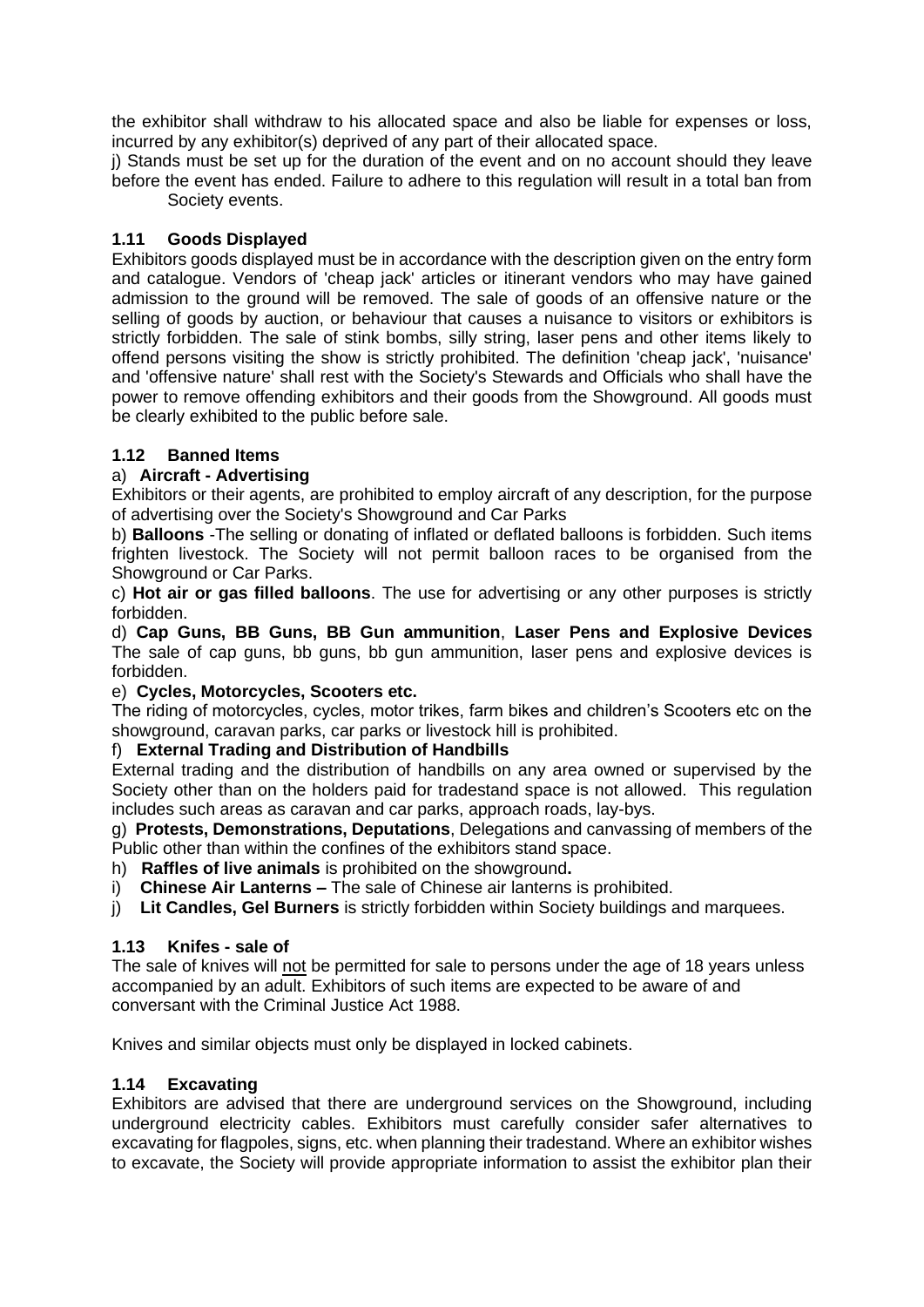tradestand, including any excavation work. The responsibility for safe digging rests with the exhibitor. More information is provided in paragraph 2.5.

#### **1.15 Electricity**

Exhibitors requiring electricity must complete and return their application before the date stated. **Applications received after the closing date will incur surcharges.**

Anyone who provides electrical apparatus for their own or anyone else's use, demonstration, etc. should before it is connected to the supply, arrange for its inspection and testing by a competent electrician and documentation should show the date of the test and the name of the person carrying out the test. All equipment should be connected to the supply through a residual current device and all cables and connections where not protected by a weatherproof structure shall be of such construction or as necessary protected as to prevent, so far as is reasonably practical, danger arising from such exposure.

Electrical connections will only be made to installations which comply with the current IEE Regulations for the Electrical Equipment of Buildings.

Failure to comply with these Regulations may lead to the disconnection of the supply until the installation complies.

In permitting the connection of consumers wiring to its distribution system the Royal Welsh Agricultural Society does not accept responsibility for the exhibitors' installations, in any respect.

Exhibitors must not leave their sites until such time as any electricity supply is disconnected and made safe by the Society's Electrical Contractor.

#### **Generators - No generators will be allowed where an adequate mains electricity supply is available & then diesel generators only with the Society's written permission.**

#### **Conditions for the Supply of Electrical Energy & Fittings on Hire**

- Supply 240 volts Single Phase, 415 volts Three Phase 50 cycles Alternating Current (AC).
- The charges detailed on the price list include for the supply **on hire** and installation from the electricity power supply, a proportion of the necessary mains cable, overhead/underground network, switch fuse and control gear, together with all necessary circuit wiring and fittings and for taking down and removing at the close of the event.
- The Electricity Supply will be terminated at the nearest point on the stand to the distribution pillar. Exhibitors requiring a different termination point should give details on a separate paper and attach it to the application.
- It is strictly understood that **one** item of equipment only is connected to each point. T**he use of bayonet adaptors is prohibited.**
- All exhibitors will be held responsible for any materials, etc. which are damaged or missing at the end of the event and **it is the responsibility of the exhibitor to ensure that equipment is returned in good order.**
- Applications for the supply must be received by us **not later than the date stated on the order form**, after which date no quarantee will be given that the work will be carried out, but if it is carried out the cost will be as price list plus the surcharge for modifications to our supply network.
- We reserve the right to refuse to connect to the supply any faulty equipment. Any work carried out on equipment to bring it to the required standard will be charged on a time and material basis.
- **The use of personal generating sets is strictly prohibited other than for the purpose of demonstration.**
- Supply of electricity should normally be available to most stands from mid-day on the day prior to the event commencing until the official closure of the event. However, should this not be possible for whatever reason this company cannot be held responsible and will not accept any claims for loss of earnings or otherwise.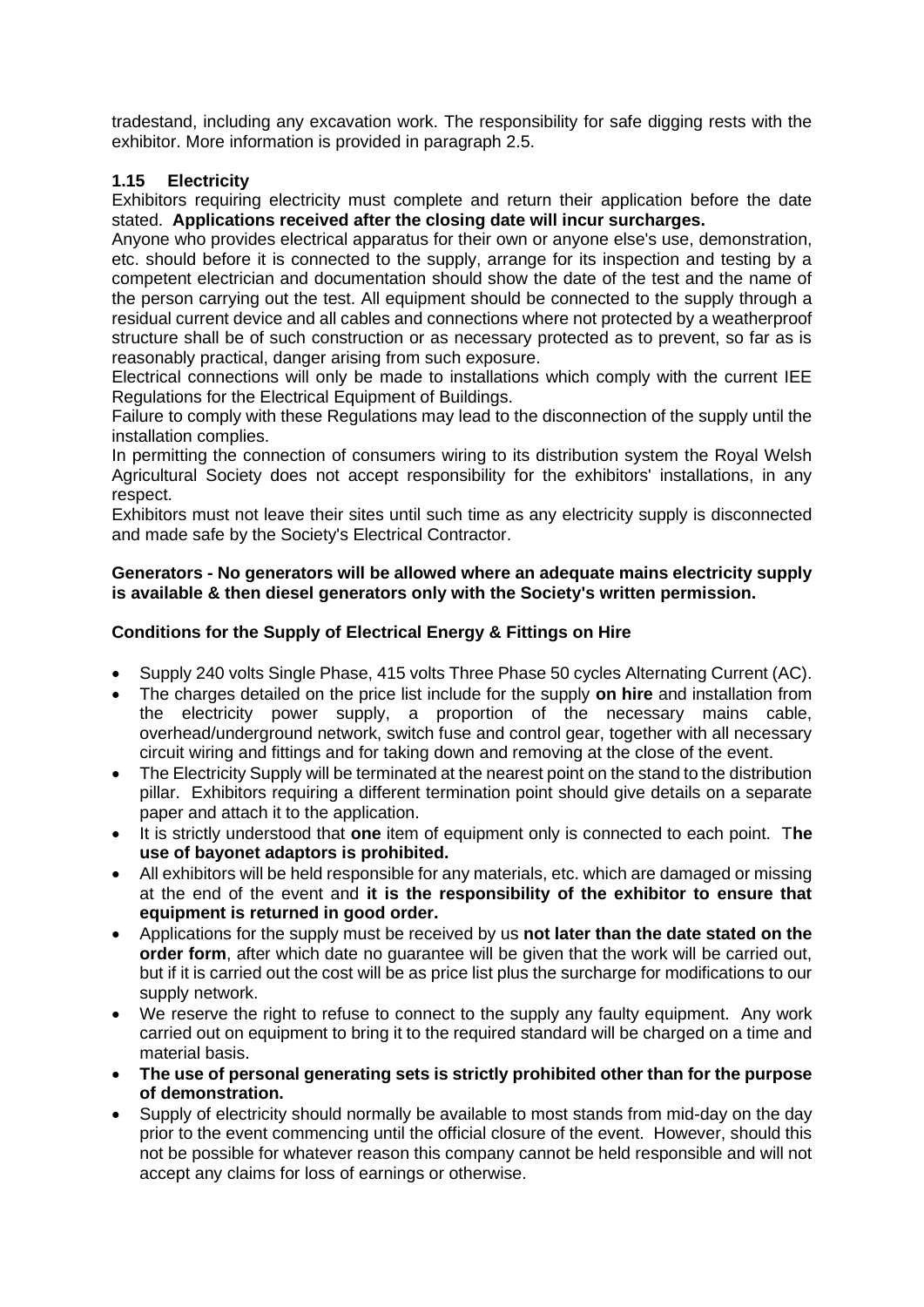- Refunds for cancellations will only be given if notice of cancellation is received by the Tradestand Office prior to three weeks before the event.
- Any portable electrical appliance over 12 months old, intended for use at this event must display a valid PAT tested certificate, otherwise power will not be connected.
- Exhibitors who have hired boilers and fridges please contact the approved electrical contractor when you arrive on site to arrange delivery.

#### **1.16 Water**

Water will be laid on in various areas, but exhibitors desiring a supply on their stands during the Royal Welsh Show must complete the section on the application form. Please see the application form for the charges.

For the Spring Festival & Winter Fair please contact the relevant Tradestand Officer to discuss supplies.

Please note we do **NOT** offer further plumbing services. No Exhibitor is permitted to connect his or her own stands to the water supply.

#### **Any exhibitor found connected to a water or electric supply without this having been ordered through the Society, will be charged triple the stated amount for the services.**

#### **1.17 Caravans**

A special pass must be obtained **(for all caravans)** and it must be clearly stated on the application form if this is to be sited within the paid area allocated to the stand. Caravans not sited within the paid area must be sited in the External Caravan Park. **No caravans will be allowed to be sited outside the paid area of stand.**

Please see the application form for services and charges for caravans.

Exhibitors are strongly advised it is essential to have working smoke detector and portable fire extinguisher in their caravan

#### **1.18 Tickets & Passes – NO tickets or Passes = NO ENTRY!**

If you are not totally sure of the number of tickets you require, totals can be altered at a later date. Please note all persons on the showground must have the correct tickets and passes in their possession as spot checks will be made.

#### **Definition**

#### **Pre-Event Period (Set Up Passes)**

Festival – 1 day prior to the event.

#### **Event Period**

Festival – Midnight Friday until 6pm Sunday

NB All stickers must be affixed to vehicle windscreens (and caravan windows where applicable) - failure to comply will mean no entry to the Showground.

#### **(a) Pre Event Passes (Set Up Passes)**

A pre-event vehicle pass and personnel pass will be required for entry to the showground. Pre event vehicle passes **must** be affixed to the vehicle windscreen.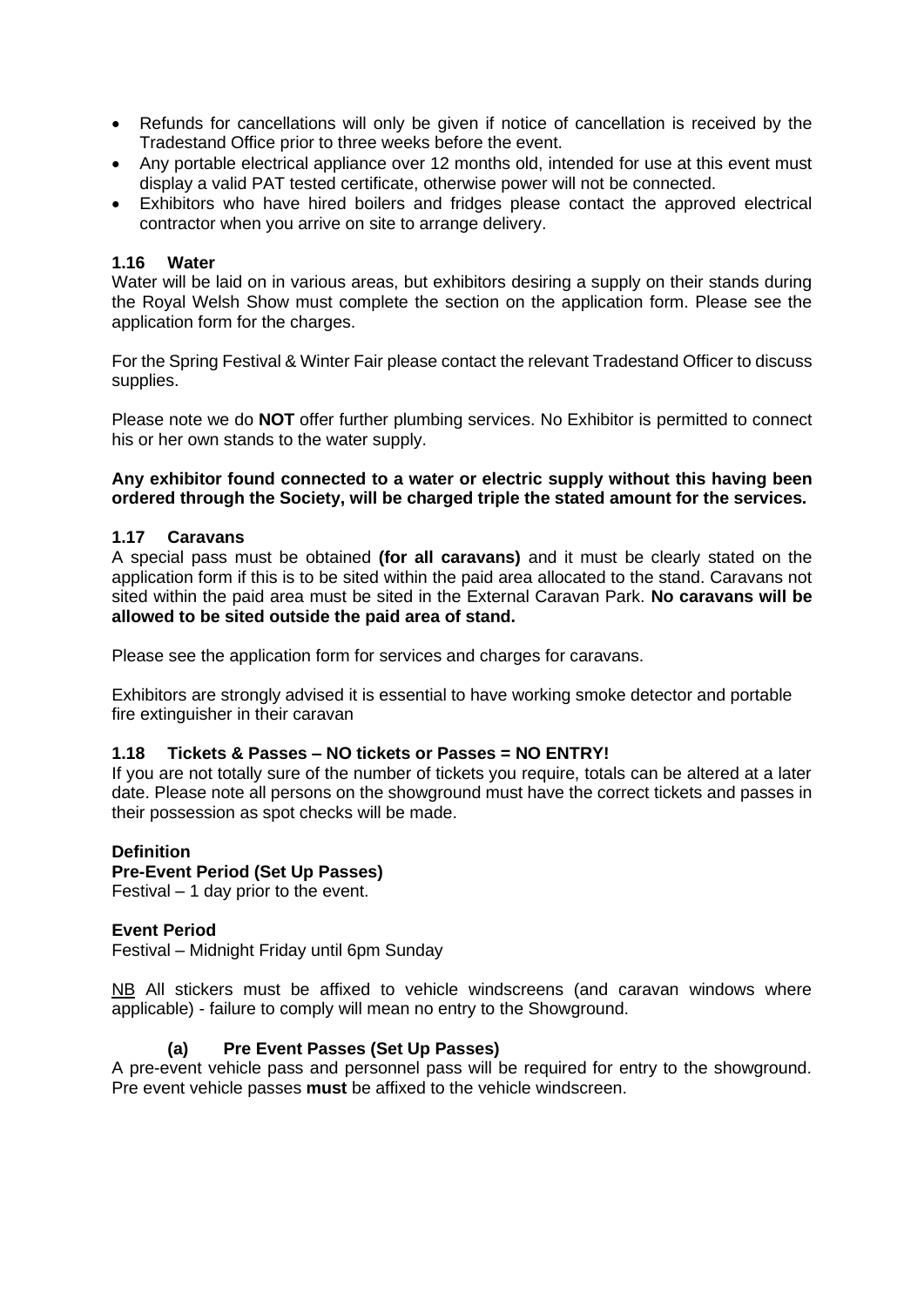#### **(b) Exhibitors Complimentary Admission Tickets**

#### **Definition:**

An event admission badge will allow entry for one person for the following days: Smallholding & Countryside Festival – 2 days

Event admission badges will be issued for the sole use of the Exhibitor or any member of his/her show staff on the following basis:

Areas up to 37.5 sq. metres  $-3x$  event badges. Areas up to 75 sq. metres - 4 x event badges. Areas up to 112.5 sq. metres  $-5x$  event badges. Areas up to 150 sq. metres - 6 x event badges. Areas up to 187.5 sq. metres - 7 x event badges. Areas up to 225 sq. metres - 8 x event badges. Areas up to 262.5 sq. metres - 9 x event badges. Areas up to 300 sq. metres - 10 x event badges. Areas up to 337.5 sq. metres - 11 x event badges. Areas up to 375 sq. metres - 12 x event badges (maximum issue)

Each admission badge may be exchanged for day tickets if preferred.

Exhibitors who are staying on site and wish to exit the Showground after closing time must have an event badge to allow re-entry. Day tickets only admit for one day only

#### **(c) Additional Admission Tickets**

Exhibitors requiring additional tickets for staff manning their stand may purchase at the appropriate reduced rate please see either the application form or the additional ticket order form.

#### **(d) Admission Refunds**

Under no circumstances will refunds be made to exhibitors or their staff or representatives who have arrived at the entrances without admission tickets and have paid the public price to gain admission to the Showground.

#### **(e) Trade Servicing Pass - Deposit System**

Exhibitors who need to bring a vehicle onto the showground during the event will require a Trade Servicing Pass. Please see the pass for times and the deposit charge.

No vehicle will be admitted unless the correct pass is shown. A charge will be made for each admission which will be refunded provided the vehicle leaves the Showground within the time stated.

#### **(f) Dog Permits**

**Smallholding & Countryside Festival – Dogs Allowed - no permit required.**

Exhibitors are not encouraged to bring dogs onto the Showground, but if it is essential to do so, then the dogs must be kept on a lead at all times and the owners be in possession of the necessary equipment to clean up in the event of the dog fouling the Showground.

Exhibitors must not exercise their dogs in public areas during the event operating hours. Dogs must only be exercised out of event hours either in the caravan area or behind the tradestands. Please remember to clean up after your dog. Do not under any circumstances use the main ring, cattle, sheep or forestry rings.

#### **Exhibitors please note that dogs will not be allowed in any of the permanent buildings.**

**Only Assistance or Guide Dogs are allowed into the Dining areas or Food Hall.**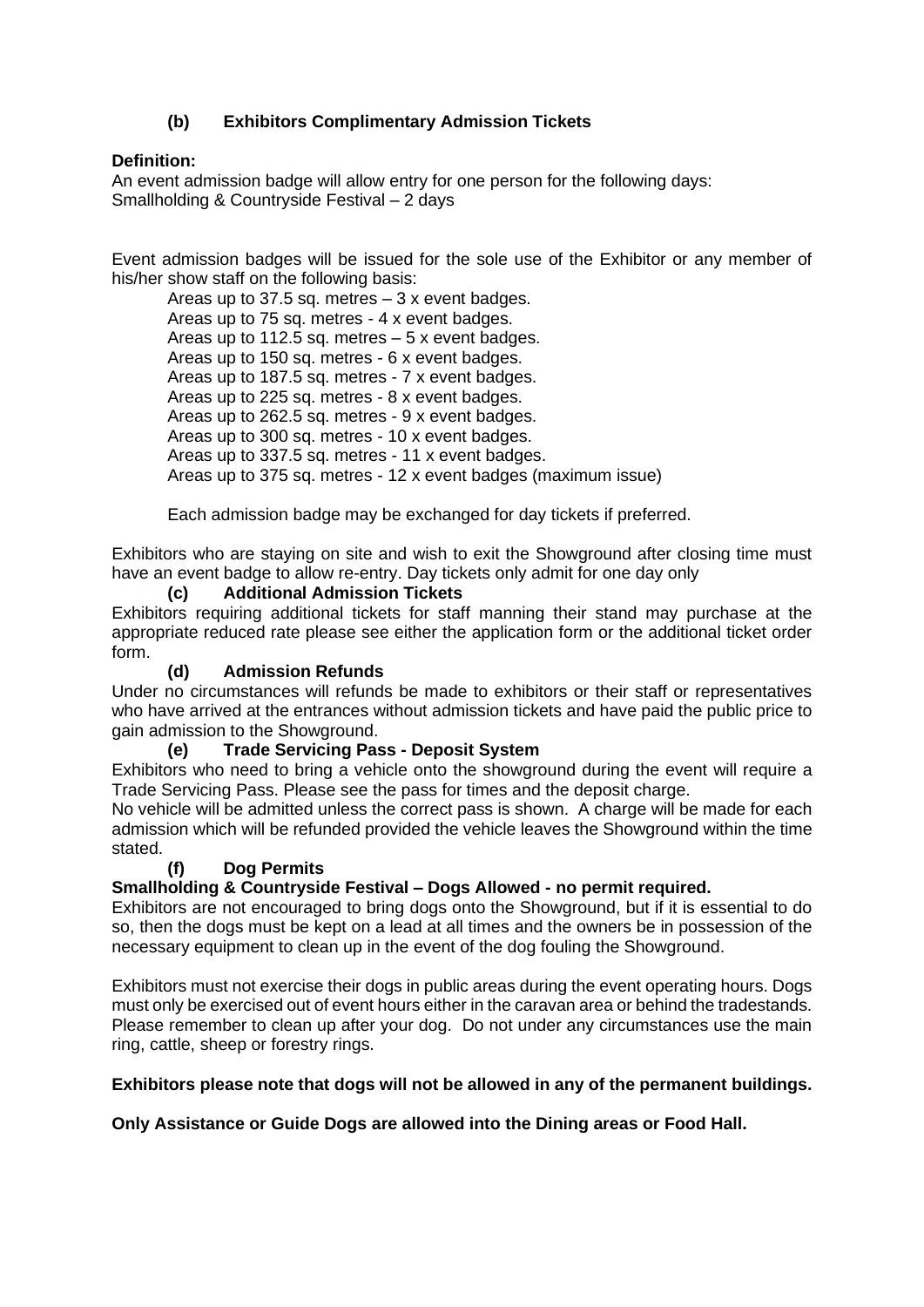#### **1.19 Description of Exhibits**

Each exhibitor must complete the Catalogue Description on the application form and will be allowed free of charge an entry in the various publications giving the Stand Number, Name, and Address together with up to 30 words of descriptive matter. Any misrepresentation in catalogue entries to gain admittance will result in the expulsion from the Showground without compensation. Exhibitors will not be allowed to sell or demonstrate goods which have not been included in their catalogue description unless prior permission is granted.

It is essential that you complete this section.

Exhibitors are reminded that they must comply with all relevant Trading Standards requirements, especially with regard to sales of age-restricted products.

#### **1.20 Recovery of Fees and Charges**

All fees and charges shall be recoverable by the Society and until payment is made, persons owing them shall be debarred from exhibiting at future events of the Society. **Passes will not be sent until full payment has been received.**

#### **1.21 Written Permissions:**

#### a) **Moving Machines/Equipment**

Moving machines and equipment may be demonstrated with prior written consent from the Society subject to same causing no interference or annoyance to neighbouring Stands. Simulators on stands must have the Society's approval.

#### b) **Photographers**

It shall be a condition of entry to the Showground that no person shall ply for trade as a snapshot photographer or solicit trade with visitors to the Showground in any other capacity deemed by the Society's Officers to cause annoyance. Anyone who infringes this regulation may be expelled from the Showground without recompense.

#### c) **The taking of video films for commercial or personal gain is not permitted without the written authority of the Society.**

#### d) **Private Security Guards**

Exhibitors who intend to have their own uniformed night SIA security guards in stands must notify the Society in writing at least 30 days prior to the show, stating Stand No., number and names of persons employed, hours to be worked, and if guard dogs are used.

#### e) **Radios**

The use of private radio transmitters by Exhibitors, Executives, Caterers, etc., without the authority of the Society is strictly forbidden.

All those who intend to use Radio Transmitters prior to and/or during the event must notify the Society in writing 60 days prior to the event, stating frequency to be used and the number of sets. This information is vital to the Society's Communications Contractor.

#### f) **Raffle Tickets**

Raffle tickets may only be sold with the prior written consent of the Society and strictly within the stand space confines. Stands must be registered under the Lotteries and Amusements Act 1976. Written consent must be displayed on the tradestand. Games of Chance etc. will also need written consent to be displayed on the tradestand. Please note the raffle of live animals is prohibited on the showground.

#### g) **Use of Audio Equipment**

Where audio equipment is used or live music played as part of an exhibition - permission must be first obtained from the relevant Tradestand Officer. The Tradestand Stewards have the power to prohibit the use of radios and other sound reproduction devices, which in their opinion creates a level of noise that is unacceptable to visitors or other exhibitors. Please note you will need to arrange your own PPL or PRS cover.

#### h) **Catapults & Crossbows**

Catapults and crossbows will **not** be permitted for sale unless written permission has been gained from the Society. The said items will not be permitted for sale to persons under the age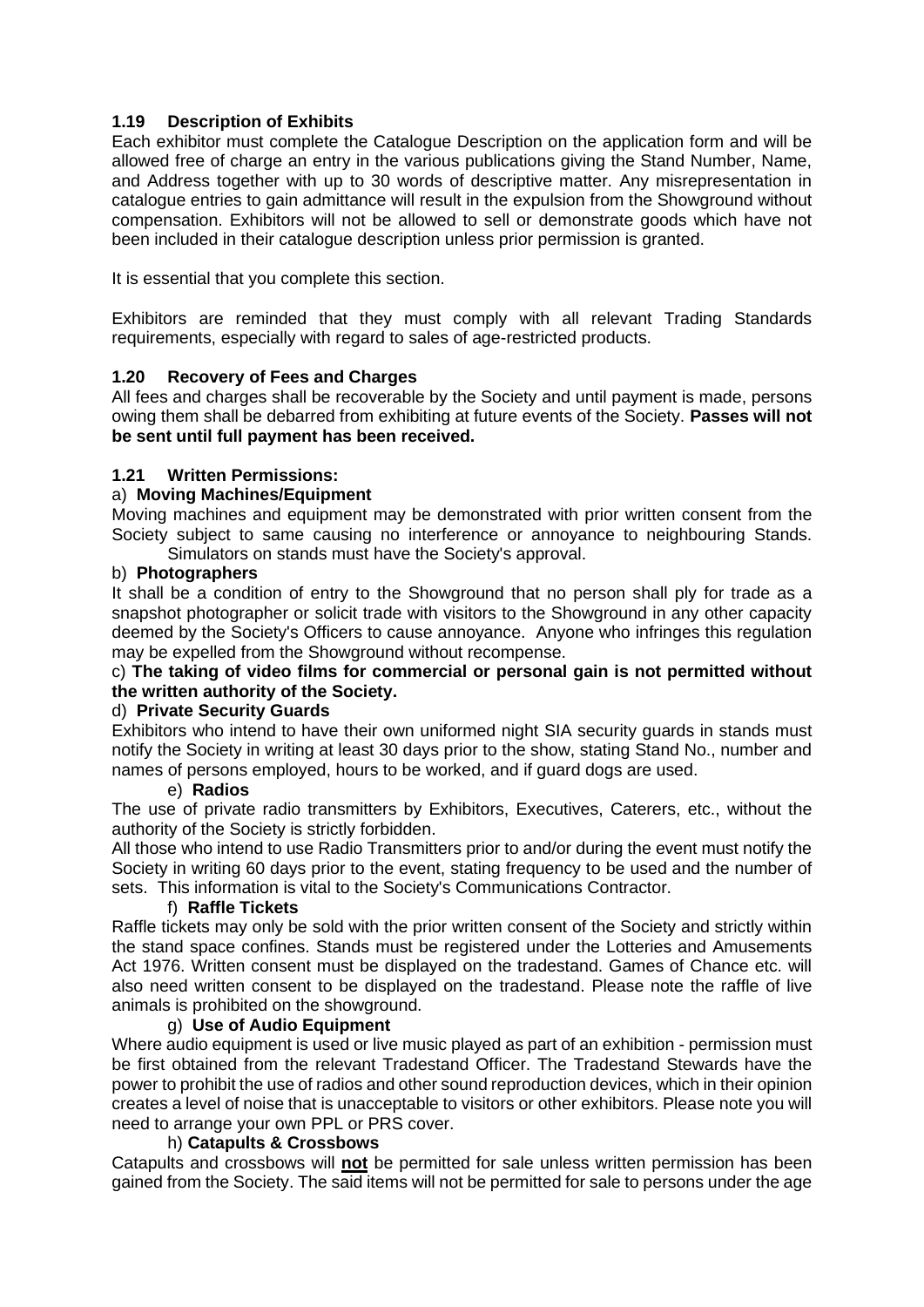of 18 years unless accompanied by an adult, the use of which will be strictly prohibited on the Showground. Exhibitors of such items are expected to be aware of and conversant with the Crossbows Act 1987.

#### i) **Sale of Firearms, Shotguns, Air Pistols etc.**

Special authorisation must be obtained from the Chief Executive, RWAS and Dyfed-Powys Police Authority. In the event of a firearm being sold such items must be sold in a sleeve or appropriate cover.

#### j) **Sales of Alcohol:**– **Exhibitors who intend to sell or sample alcohol must seek the Society's consent in writing.**

If granted, such consent will be subject to licensing conditions and may be operational under the Society premises event license or you will have to apply for a TEN (Temporary Event Notice).

#### k) **Barbecues**

**Barbecues -** BBQ's can only be used for personal use after the close of the Event. **Portable disposable Barbecues are not allowed**. Please be considerate to your neighbours when lighting and using a BBQ. A suitable and approved fire extinguisher must be available at all times when using a BBQ.

#### **1.22 Public Entertainment Licences**

Where dancing, music or any other public entertainment of a like kind is provided, unless it is subsidiary or incidental to some other entertainment provided on the stand exhibitors must arrange their own PRS and PPL cover.

#### **1.23 Public Performances of Copyright Music and use of Audio Equipment**

Exhibitors wishing to play copyright music on their stand by means of TV, video, slide/tape presentation, record/tape/CD player or even live are reminded that it is necessary to obtain a licence from the Performing Rights Society or/and PPL (formerly Phonographic Performance Limited). All exhibitors are responsible for obtaining their own licence from PPLPRS.

#### **1.24 Tables, Chairs and Marquees**

It is the exhibitor's responsibility to provide their own chairs, tables and marquees.

#### **1.25 Wi-Fi**

Exhibitors requiring a Wi-Fi connection please see the enclosed order form.

#### **1.26 Insurance**

Exhibitors must insure against fire, theft and other appropriate risks, not only as regards their property, but also against third party claims.

#### **1.27 Health and Safety**

Exhibitors and their employees must abide by the Society's General Statement on Health and Safety which is available on the Society's website.

**1.28 Cancellation of Space Reserved** – If you need to cancel your trade stand, please notify the Tradestand Officer in writing. The Society reserves the right to re-let any cancelled space. Refunds will apply as follows:

- 90 days prior to the event 90% will be refunded.
- 60 days prior to the event 75% will be refunded.
- 30 days prior to the event  $-$  no refund will be given.

**Non-Occupation.** Any exhibitor unable to occupy the space hired for any reason whatsoever is required to give the earliest possible notice to the Society. The Society retains the right to occupy or re-let any site in respect of which notice is given or which may remain unoccupied at 9.00 a.m on the first day of the event. The original hirer will not be entitled to any refund of fees paid.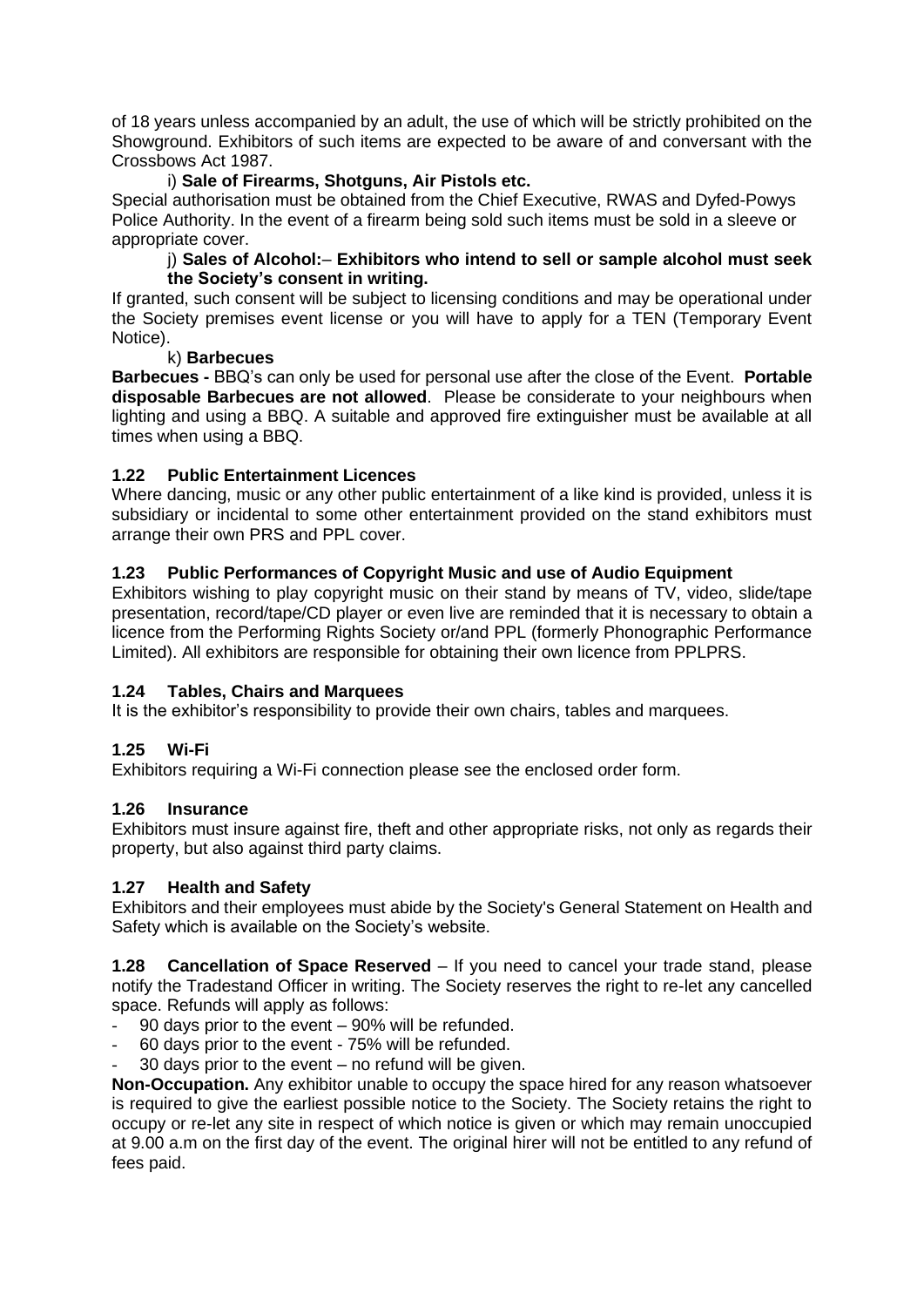**1.29 Sub-Letting –** or allowing another exhibitor to occupy part of your stand/building is forbidden. Any stand or building found to be infringing this rule will be asked to close down and cease trading.

**1.30 Preferred & Sole Suppliers** – The Society have two preferred contractors for the supply of both mineral water and catering supplies, these being:

**Sole Supplier - Radnor Hills Mineral Water Co Ltd**, Heartsease, Knighton, Powys, LD7 1LU.

Tel: 01547 530220. Email: sales@radnorhills.co.uk email: www.radnorhills.co.uk Contact: Chris Sanders

**Preferred Supplier - Castell Howell Foods Ltd**, Cross Hands Food Park, Cross Hands, Llanelli, Carmarthenshire, SA14 6RZ. Tel: 01269 846060 email: enquiries@chfoods.co.uk Contact: Kathryn Evans

## **Step 2 - Stand Build Up**

The Society accepts its responsibilities under the Construction (Design and Management) Regulations (CDM) 2015 and will, in applying these Regulations, ensure that adequate welfare facilities, safety signage and general security arrangements are in place during the build-up of the Event. Exhibitors are reminded that they are sold a "space only" plot and are responsible for complying with applicable health and safety legislation, including CDM 2015, on their allocated plot, i.e. what is built, how it is built and who undertakes the works and manages the process. However, the Society will monitor all work on the Showground and will intervene as appropriate.

#### **2.1 Commencement of Work**

Exhibitors may commence work on their stand area one week prior to the event or earlier by arrangement with the Tradestand Office.

#### **2.2 Stand Set-up - Completion**

All exhibitors must set up their stands by 12am on **the day prior, the eve of the event.** A special appeal is made to trade exhibitors, if possible, to complete deliveries of their exhibits by **midday the day prior,** in order to give society staff time to clear exhibition areas of litter and general stand build waste.

A ramp is available near the Machinery Entrance for unloading machinery.

Goods and packages cannot be received by the Society and should not be sent to the Showground unless there is a representative on the stand to receive them.

N.B. Where stands are positioned inside halls – Please ensure sufficient height is available for delivery vehicles entering as any damage to building structure or doorways must be paid for and will be invoiced.

**No part of a stand may be closed or dismantled until end of the event. Vehicles for the removal of stands will not be allowed to enter the Showground until the time specified, or such later time as circumstances may require.**

**Stands infringing this rule will be not asked to exhibit the following year.**

**Stands and all exhibits must be cleared from the Showground within seven days of the close of the event.**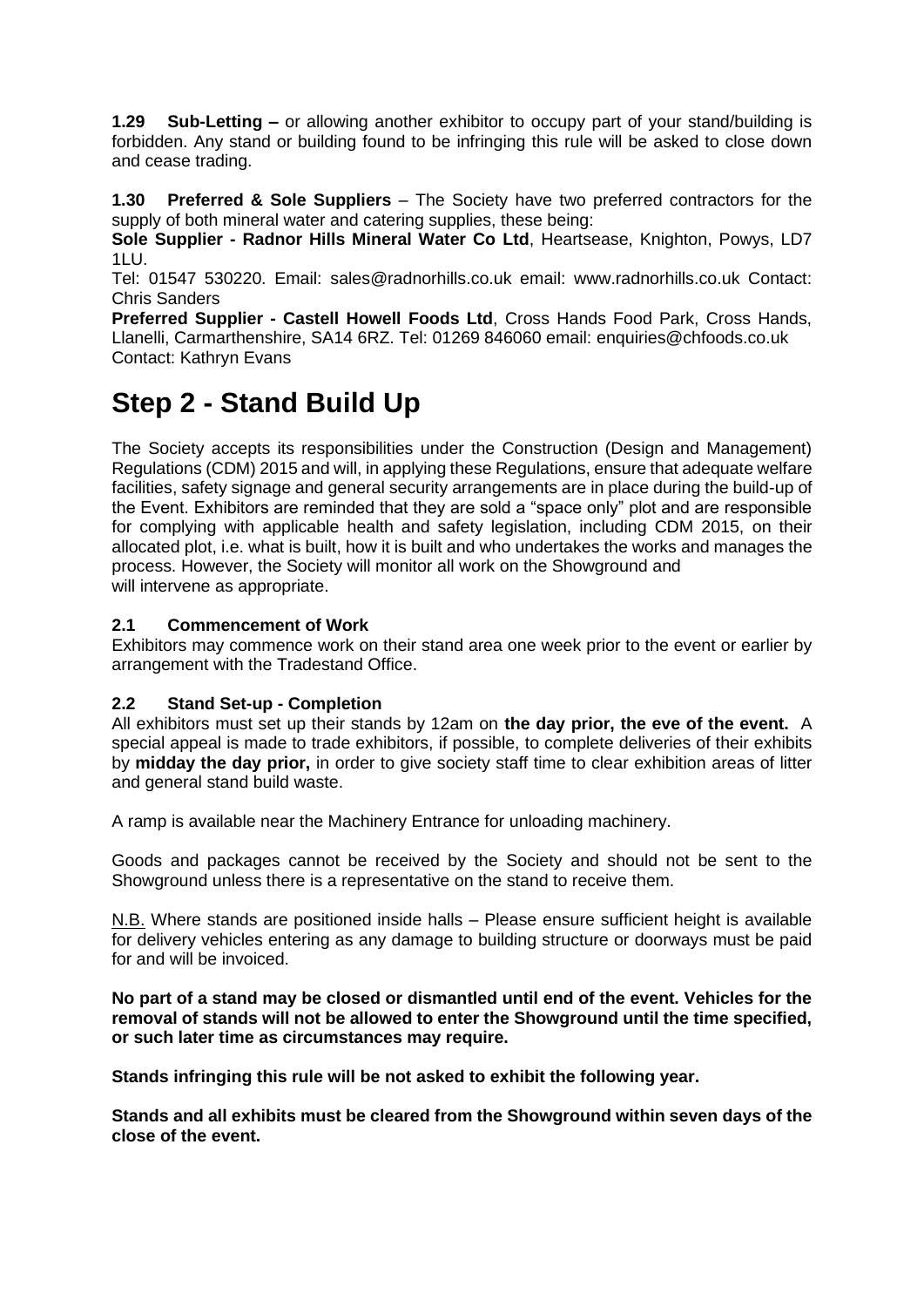#### **2.3 Society Security**

There will be general security and CCTV in operation during the event. Whilst every effort is made to ensure the security of the site, it is ultimately the responsibility of the exhibitors to ensure the security of their individual stands.

#### **2.4 Radios**

All those who intend to use Radio Transmitters prior to and/or during the event must notify the Society in writing 60 days prior to the Show, stating frequency to be used and the number of sets. This information is vital to the Society's Communications Contractor.

#### **2.5 Excavating**

Exhibitors are encouraged to seek safer alternatives to penetrating the ground / excavating on the Showground because of the underground services which are present, including underground electricity cables. Those exhibitors who wish to excavate must contact the Tradestand Office for a map indicating the location of the underground services. Exhibitors must use this information to ensure that any ground penetration is undertaken in accordance with the Health and Safety Executive guidance, *HSG47 Avoiding danger from underground services.* As a minimum, we believe that this will require you to scan the tradestand and adopt safe digging techniques.

#### **2.6 Overhead & Underground Electricity Cables**

Exhibitors are warned of the danger of overhead and underground supply cables. Flagpoles and other tall structures must be erected or placed away from any electricity or telephone wires. Copies of the underground service plans are available from either the main HQ or the Stewards Office.

#### **2.7 Machinery Ramp**

A ramp is available for unloading.

#### **2.8 Fork Lift**

No facilities for unloading will be provided by the Society until one week prior to the event, when a fork lift truck will be available.

#### **2.9 Delivery to Stands**

Stand holders are discouraged if possible not to have deliveries sent to the showground. Please note that NO courier will be allowed onto the showground once the event is open to the public. Stand holders who require a delivery to be made must ensure their mobile number is either on the package or the delivery note so that you can be contacted to arrange collection from the gate. Please note that collection can only be made on foot. For heavy items please arrange delivery either prior to the event or before the event is open to the public. Also please make sure that the stand name is clearly marked on the deliveries, year on year we have courier companies arriving at the Showground Office with no indication of who the delivery is for.

Goods and packages cannot be received by the Society and should not be sent to the Showground unless there is a representative on the stand to receive them.

Please note the ban on vehicular movement during the times the event is open to the public (except for emergency, services and other essential vehicles). Also please note the 5 mph speed limit on the Showground which must be adhered to. Your co-operation in helping to enforce this would be much appreciated.

#### **2.10 Grass Mowing**

The Exhibitor or Contractor should place grass cuttings in plastic sacks at the roadside in front of their stand for collection on the days prior to the event. The mowing of tradestand areas by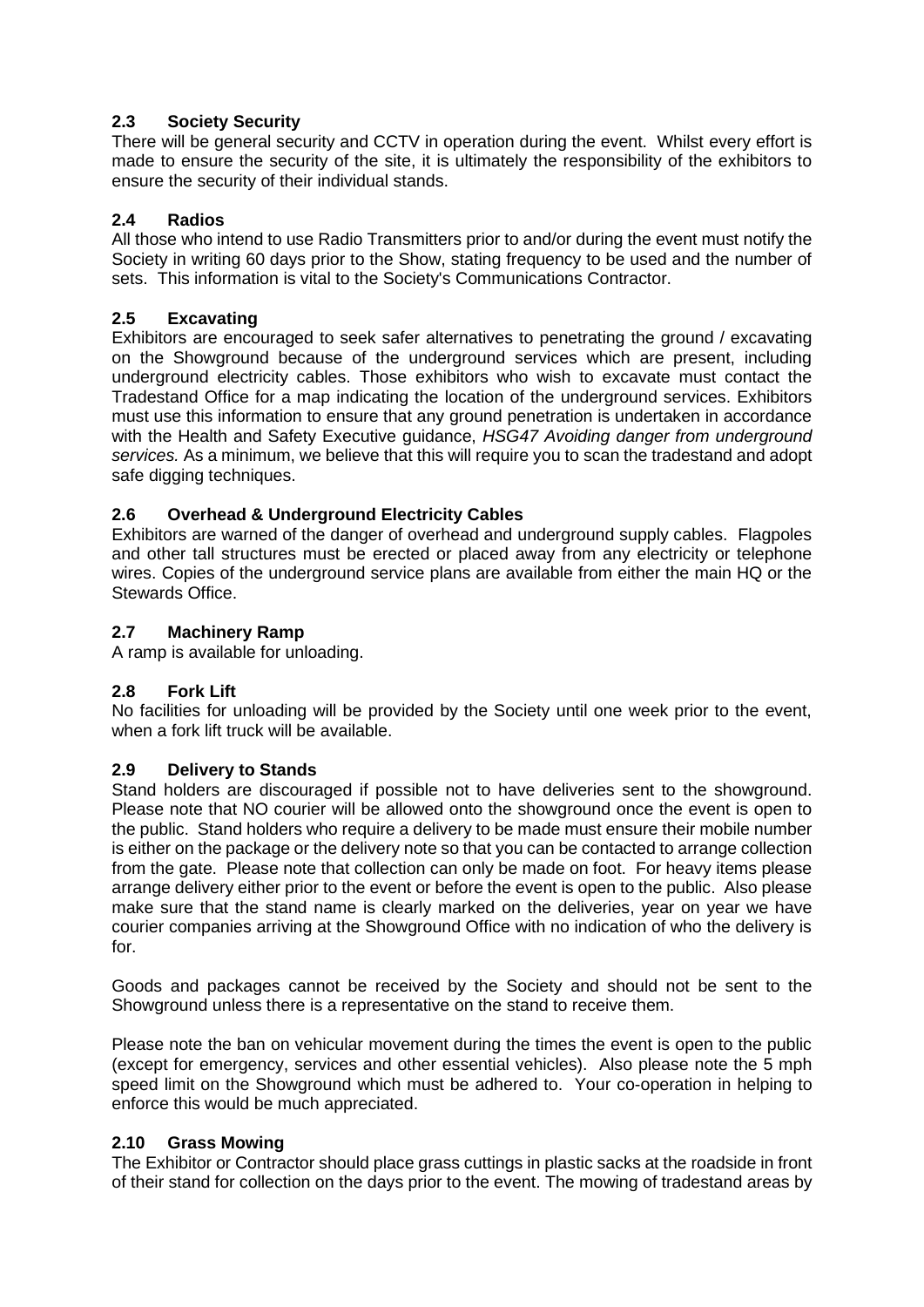the Society ceases two weeks prior to the event. If you require your grass cut after this date, please contact either Mr Terry Conti on 07866 327 565.

#### **2.11 Height of Stands**

#### **No stand or part thereof, or exhibit, may exceed 7.5 meters in height without the prior permission of the Society.**

#### **2.12 Mobile Units**

Exhibitors with large mobile units should arrange to have these in position at least five days before the event. This is especially important when it is necessary to encroach on adjoining stand space to manoeuvre the unit into position. No articulated units may be sited during the hours of darkness.

#### **2.13 Litter**

Exhibitors are required to keep their stands and the other portions of the avenues and alleys immediately adjoining their stands clean at all times during the show. Any litter and refuse generated should be placed in suitable receptacles and put out for collection by the Society's Contractors at the end of each event day. Caterers and exhibitors providing meals and light refreshments must provide their own bins for waste food and suitable litter bins for customers use. At the end of the event all rubbish and waste must be suitably disposed of and the site left in a clean and tidy condition. The Society reserves the right to charge for clearance of excessive or dangerous litter. Please ensure that any contractors employed by you are aware that all materials used must be cleared from the site at the end of the event and no materials such as nails, screws, timber etc remain on site. Please ensure that you adhere to the waste guidelines for the separation of waste from the Society's waste contractor.

#### **2.14 Fire Extinguishers**

#### **All tradestands must have fire extinguisher(s) appropriate to their risk.**

They should be sited on exit routes, preferably near exit doors, or where they are provided for specific risks, near to the hazards they protect. The most useful form of fire fighting equipment for general risks is the water type extinguisher or suitable alternative. One such extinguisher should be provided for each 50 square metres of floor space, according to the risk. Areas of special risk involving the use of oils, fats or electrical equipment may need carbon dioxide, dry powder or other types of extinguisher. **This regulation is a condition of entry and must be observed by all exhibitors.** The Fire Officer will inspect each trade stand to ensure that fire precautions have been carried out correctly. Stands not having the required extinguishers will be in breach of the Society's regulations and may be closed down until such times as suitable fire fighting equipment is provided.

#### **2.15 Fire Safety in Marquees**

Exhibitors using marquees must ensure that they have been manufactured or treated so as to reduce the flame spread hazard. Marquees constructed of fabrics which comply with British Standard 7157 or British Standard 5438 will be considered acceptable. Exhibitors proposing to use structures that do not meet either of these standards must contact Mid & West Wales Fire Brigade.

All marquees must be designed and erected in accordance with current industry guidance, e.g. MUTA standards, and pay due regard to anticipated occupancy and the provision of suitable escape routes and exits. Fire safety with marquees will be monitored by Society Stewards, the Society's Health and Safety Consultant and, on occasion, officers of Mid and West Wales Fire and Rescue Service.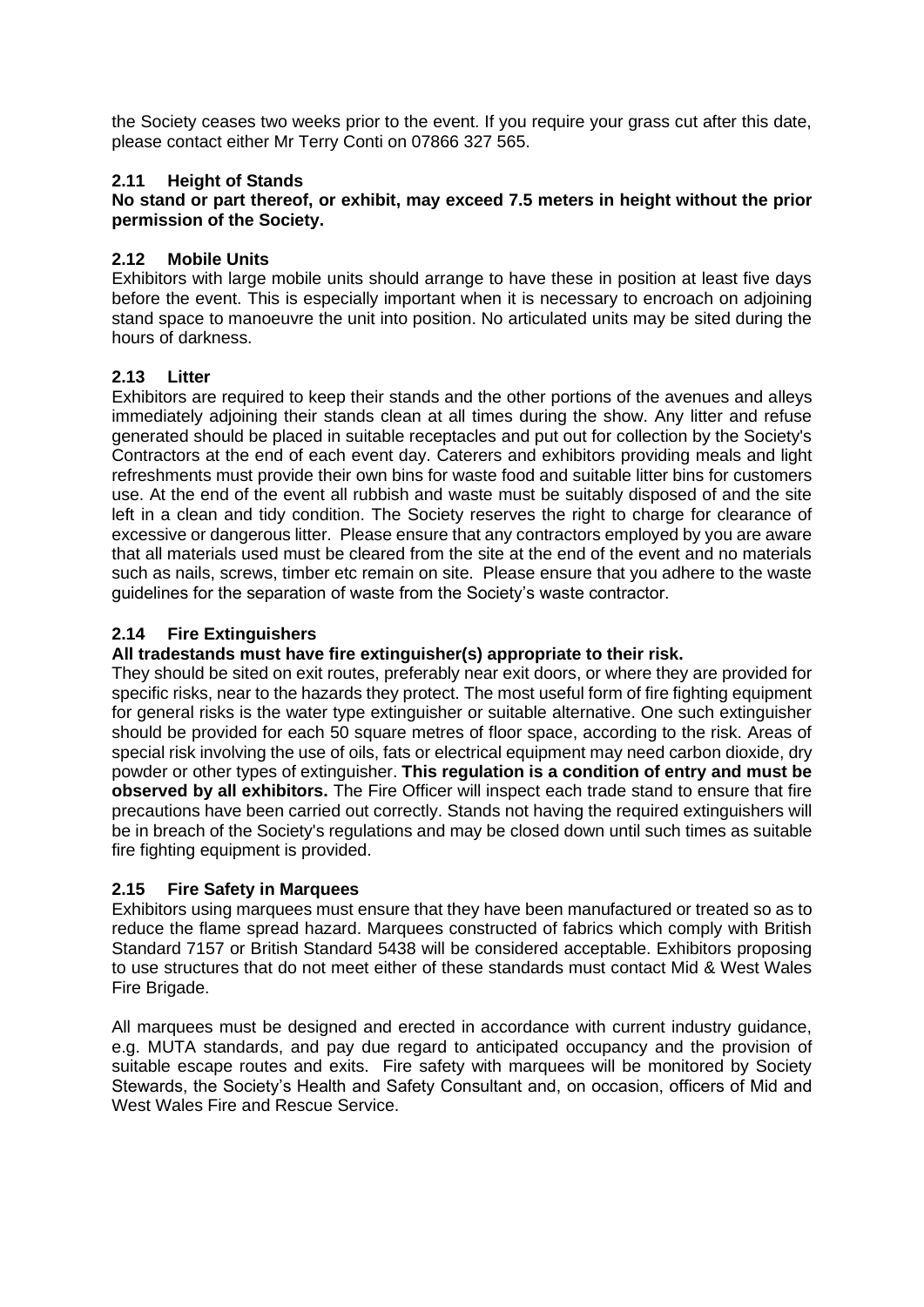#### **2.16 Flammable Liquids and Gases**

All LPG cylinders must be kept in the open air. Joints in pipework between cylinders and appliances must be checked for leaks before use. Pipework and cylinders must be adequately protected against damage. The transport, storage and use of LPG cylinders on site must be in compliance with HSE and UKLGP guidance. Cylinders in use must at all times be secured against any movement which could lead to the disconnection of or leakage from connecting hoses. Gas appliances must have been examined and tested by a competent person and labelled to indicate the examiners name and the date of the examination.

**Petrol**. **In line with the Fire Safety Order 2005, the Risk Assessment will identify that petrol generators/compressors can be replaced with diesel generators/compressors. Accordingly petrol generators /compressors are not allowed and diesel generators/compressors will only be allowed where an adequate mains electricity supply is not available and then only with the Society's written permission.**

**Generators (diesel only) where allowed, must not be refuelled whilst the engine is running. The Fire Officer or Society's Safety Officer will check these requirements during the course of his inspection and failure to comply with this Regulation will result in the offending trade stand being refused permission to remain open.**

#### **2.17 Low Flying Aircraft**

**Important Note:** Exhibitors are warned of the danger of low flying aircraft. Whilst the Society has obtained assurances from the authorities, no responsibility is accepted by the Society in this connection.

#### **2.18 Parking heavy trailers on avenues with stabilising legs.**

Before parking heavy trailers on the avenues with stabilising legs to unload, please check the location with the Society's Estate Manager. Some areas have underground drainage pipes that are near to the surface thus causing trailers to sink into the avenue and become unstable and in extreme cases may cause the trailer to tip.

#### **2.19 Livestock for Stands**

Tradestands with cattle or sheep MUST not arrive until the following times:

o **Festival**: between 4pm – 7pm the Friday before the event and 7am – 8am the morning of the event.

Sheep Breed Societies: please note the MV status at the following events:

o **Festival:** all sheep should be Non-MV Accredited.

Please ensure that the relevant movement documents accompany the sheep to the showground.

#### **2.20 Heavy Vehicles**

Exhibitors are reminded that heavy vehicles that are not part of an exhibit or tradestand must not be left on the Showground or in the exhibitors Car Park. When unloaded these vehicles must be parked in the area indicated by the security staff at the vehicle entrance gate.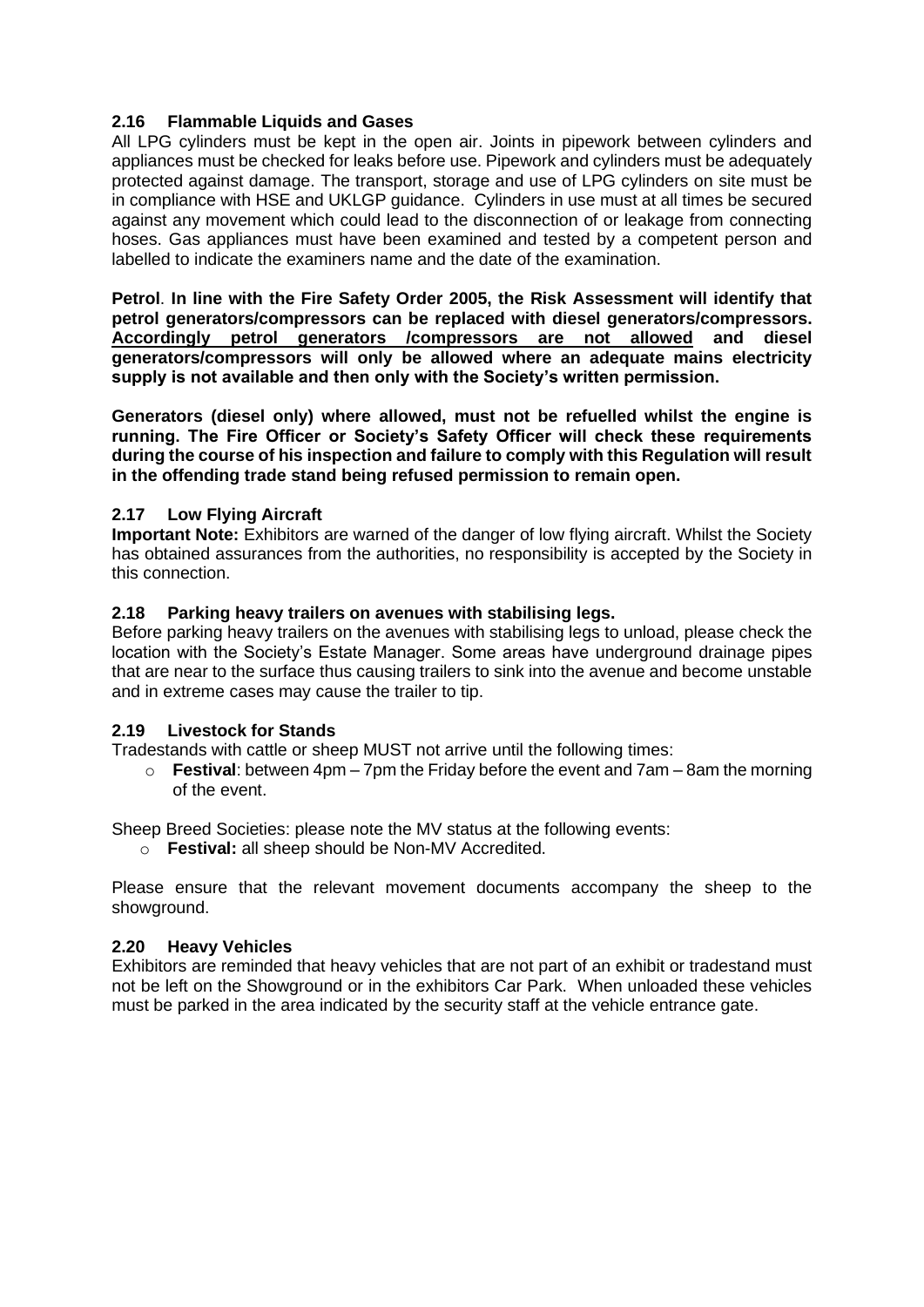# **Step 3 – Stand Operation during the Event**

#### **3.1 Times of Opening**

Stands must be set up for the duration of the event and on no account should leave before the event has ended. Failure to adhere to this regulation will result in a total ban from Society events.

**Festival** - Sat 9am – 6pm and Sun 9am – 6pm

#### **3.2 Vehicle Movement**

Event Days – Due to health and safety issues raised there will be no vehicle movement allowed during the opening times of the event, see the above events opening times.

#### **3.3 Fly-Pitchers**

Exhibitors who arrive at the Showground and have not booked and paid for a site will on no account be allowed to set up and trade. Any person found to be contravening this regulation will be evicted from the Showground.

#### **3.4 Maximum Speed Limit 5mph**

There is a maximum speed limit of 5mph across the whole Showground.

#### **3.5 Barbecues**

**Barbecues -** BBQ's can only be used for personal use after the close of the Event. **Charcoal and portable disposable barbecues are not allowed**. Please be considerate to your neighbours when lighting and using a BBQ. A suitable and approved fire extinguisher must be available at all times when using a BBQ.

#### **3.6 Placing of Exhibits – outside boundaries.**

Exhibitors will not be permitted to place exhibits, sandwich boards and placards of any description beyond the front line, so that any part thereof projects onto the avenues. Stands found going over the limits of the shedding or space allotted to them and obscuring unduly the signs or exhibits on an adjacent stand will have the articles removed.

All flagpoles must be erected so as to avoid fouling overhead cables. Any articles placed in contravention of this rule will be removed.

Placement of advertising banners is strictly prohibited without the prior consent of the Head of Business Development or the Sponsorship Assistant.

No stand or exhibit or part thereof may exceed 7.5m (25ft) in height without the prior permission of the Society.

#### **3.7 Delivery to Stands**

Stand holders are discouraged if possible not to have deliveries sent to the showground. Please note that NO courier will be allowed onto the showground once the event is open to the public. Stand holders who require a delivery to be made must ensure their mobile number is either on the package or the delivery note so that you can be contacted to arrange collection from the gate. Please note that collection can only be made on foot. For heavy items please arrange delivery either prior to the event or before the event is open to the public. Also please make sure that the stand name is clearly marked on the deliveries, year on year we have courier companies arriving at the Showground Office with no indication of who the delivery is for.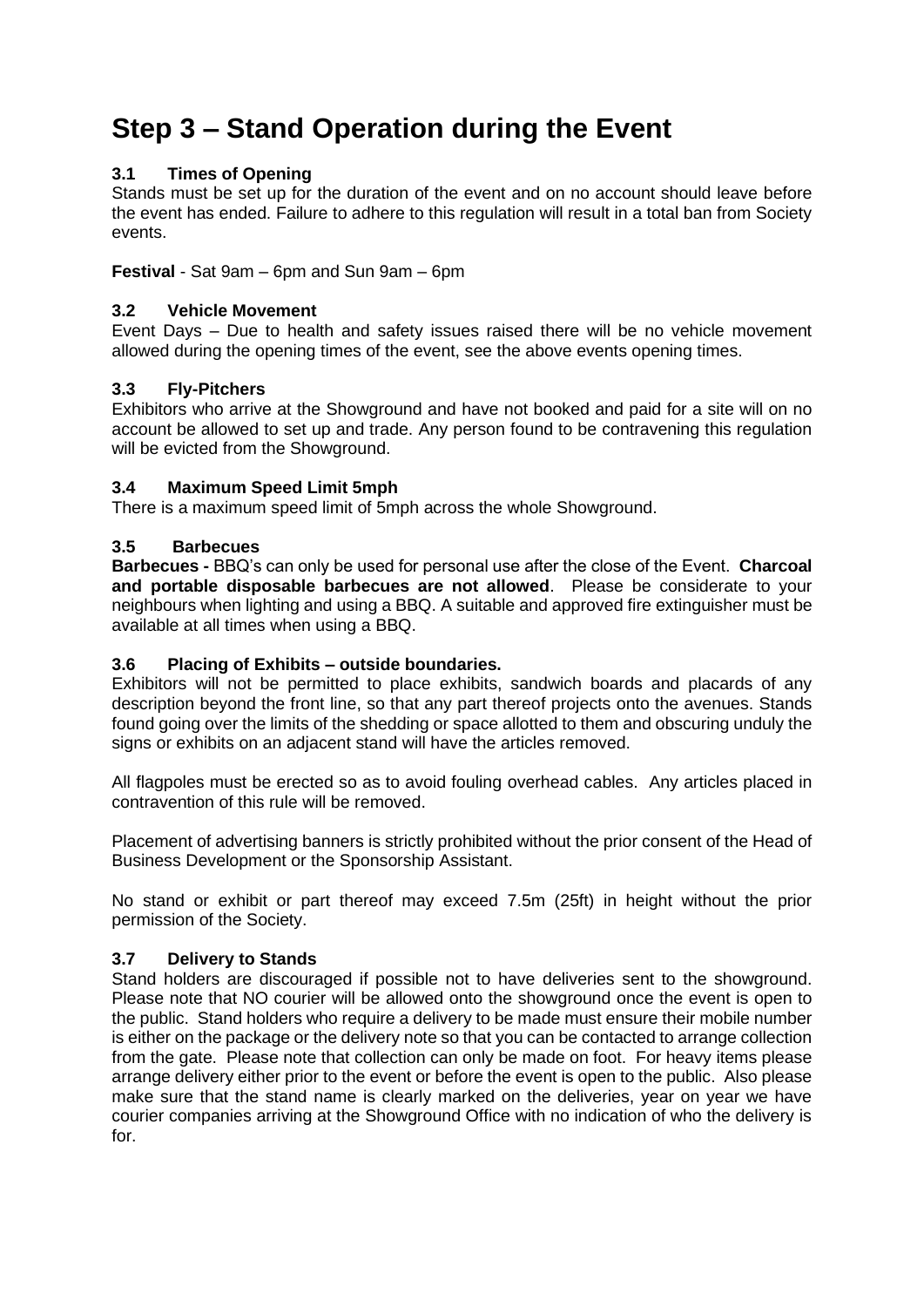Goods and packages cannot be received by the Society and should not be sent to the Showground unless there is a representative on the stand to receive them.

Please note the ban on vehicular movement during the times the event is open to the public (except for emergency services and other essential vehicles). Also please note the 5-mph speed limit on the Showground which must be adhered to. Your co-operation in helping to enforce this would be much appreciated.

#### **3.8 Awards for Tradestands**

A Society certificate will be awarded to those who have the best stand in the following category:

- Agriculture
- Innovation
- Gardening
- Education

Those being recognised with this award at the 2022 event will be given a 10% reduction on their stand fees at the event in 2023 in line with their 2022 footprint as well as promoted by the Society marketing team.

#### **3.9 Litter**

Exhibitors are required to keep their stands and the other portions of the avenues and alleys immediately adjoining their stands clean at all times during the event. Any litter and refuse generated should be placed in suitable receptacles and put out for collection by the Society's contractors at the end of each event day. Caterers and exhibitors providing meals and light refreshments must provide their own bins for waste food and suitable litter bins for customer's use. At the end of the event all rubbish and waste must be suitably disposed of and the site left in a clean and tidy condition. The Society reserves the right to charge for clearance of excessive litter. Please ensure that you adhere to the waste guidelines for the separation of waste from the Society's waste contractor.

#### **3.10 Catering on stands**

No food or drink to be sold unless either a concession is paid or by prior agreement with the Society.

Caterers can only be approved by the Society to provide food or drink on the Showground if they have a Food Hygiene Rating of 3 or above at all times.

The Society reserves the right to refuse an application if the Hygiene Rating submitted to access an event is different to the proposed trade on the Showground. For example, if the Hygiene Rating relates to food manufacturing, but the applicant intends to cater on the Showground.

The Rating must be on view to their customers at all times.

If the Rating drops below 3, the Food Operator must inform the Society at the earliest opportunity.

The Food Operator must provide easily accessible hand washing facilities at all times, which must be a tapped supply of hot and cold water, or water at a suitably controlled temperature.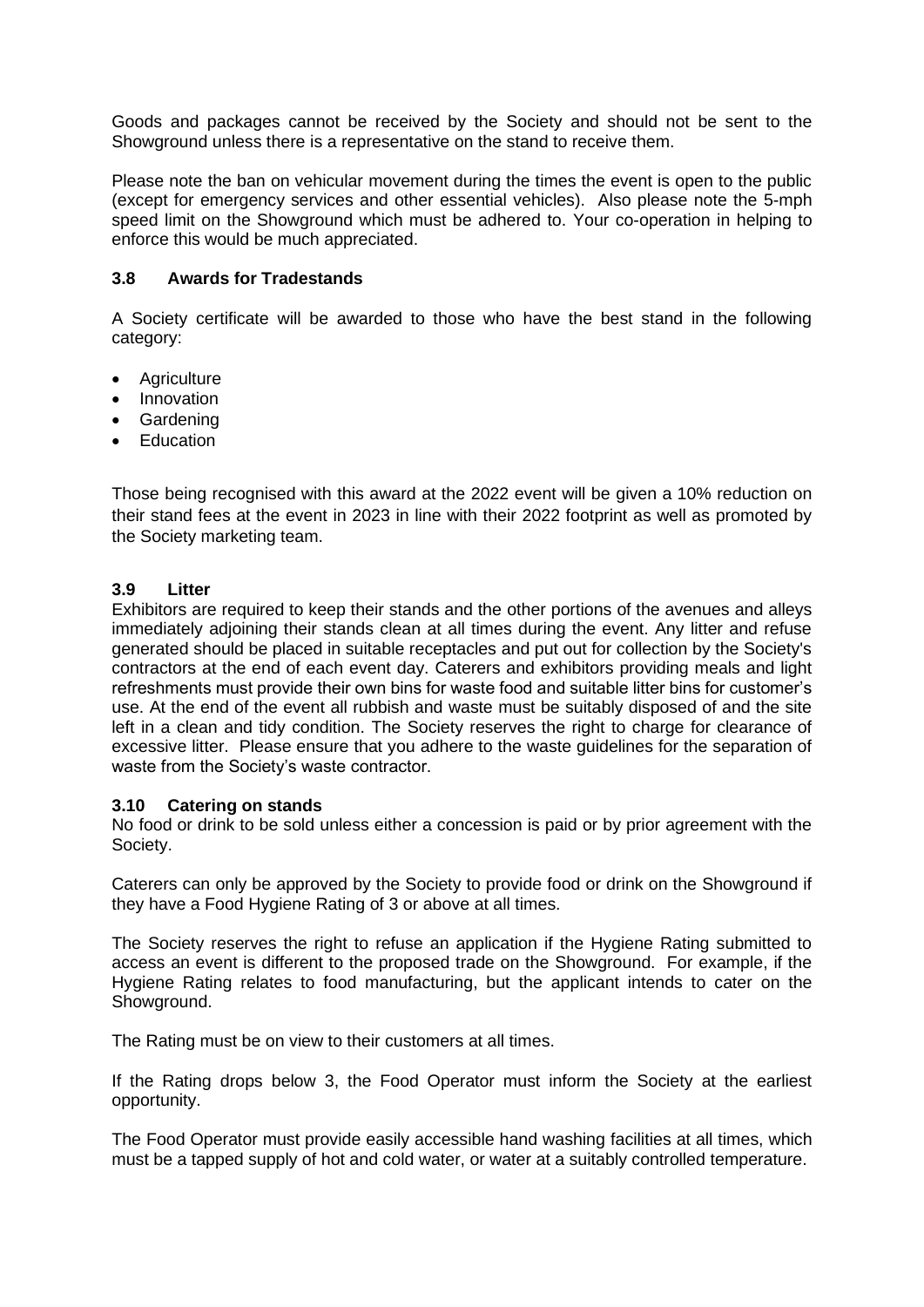Caterers must seek prior agreement from the Society for any products of animal origin they sell that is not Welsh/UK in origin. If the Society identifies a trader with any non-UK products of animal origin on their stand, the Society reserves the right to require the trader remove those products from the Showground.

Caterers must keep the following documents available to view at all times when on the Showground. Evidence:

- Of their specific food safety controls at the Showground e.g., an up-to-date Safer Food Better Business pack or other HACCP system. In particular, it must state their controls for guarding against E. coli and for managing water hygiene (sanitizing containers, pipework, hose pipes and fill points)
- Of up-to-date hygiene training for those being employed during the event.
- Significant findings from their Showground specific risk assessments, making sure documentary evidence is kept on the unit showing the control measures for fire and gas safety
- of their current Public and Employer's liability insurance

Exhibitors are responsible for making sure that no alcohol is obtained by anyone under 18 years of age.

Only biodegradable cups, plates and cutlery can be used.

Failure to comply with any of these items mentioned above could result in the Society's Officers stopping the catering operation.

#### **3.11 Event Stand Safety**

#### **The Society's Safety Stewards will visit stands and advise on aspects of Health and Safety.**

a) Pesticides and other substances hazardous to health. Tradestand exhibitors should display only new, empty containers.

b) Plant or Machinery must only be operated after ensuring adequate precautions are taken to protect the operator and bystanders. Guards must be fitted; mobile machinery fenced off; static exhibits properly erected, propped, stacked; hydraulic systems locked off or otherwise made safe.

c) Any steam or pressure vessels or lifting appliances used/demonstrated must have been examined and tested by a competent person and labelled to indicate the examiners name and date of examination.

d) All temporary structures, information boards, fences, gates, flagpoles, grandstands, viewing platforms, etc. are to be safe for their intended purpose and comply with the

latest and relevant codes of practice. Exhibitors must give regard to the stability of their exhibits and ensure that they cannot under reasonable circumstances be knocked over.

e) Petroleum product storage must be in accordance with standards laid down by the fire prevention department of the local fire brigade.

#### **3.12 Trading Standards**

Exhibitors must comply with all relevant **Trading Standards** legislation. This involves some 70 Acts of Parliament in the areas of metrology, safety, fair trading and quality. Specific issues of advice are provided:-

a) Display notices indicating the name and address of organisation (where

applicable under the Business Names Act)

b) Age Restricted Sales – Ensure that you have a system to ensure controlled products are not sold to underage children.

c) Counterfeit Products – Exhibitors must verify that any products on sale or in possession for sale do not breach copyright legislation.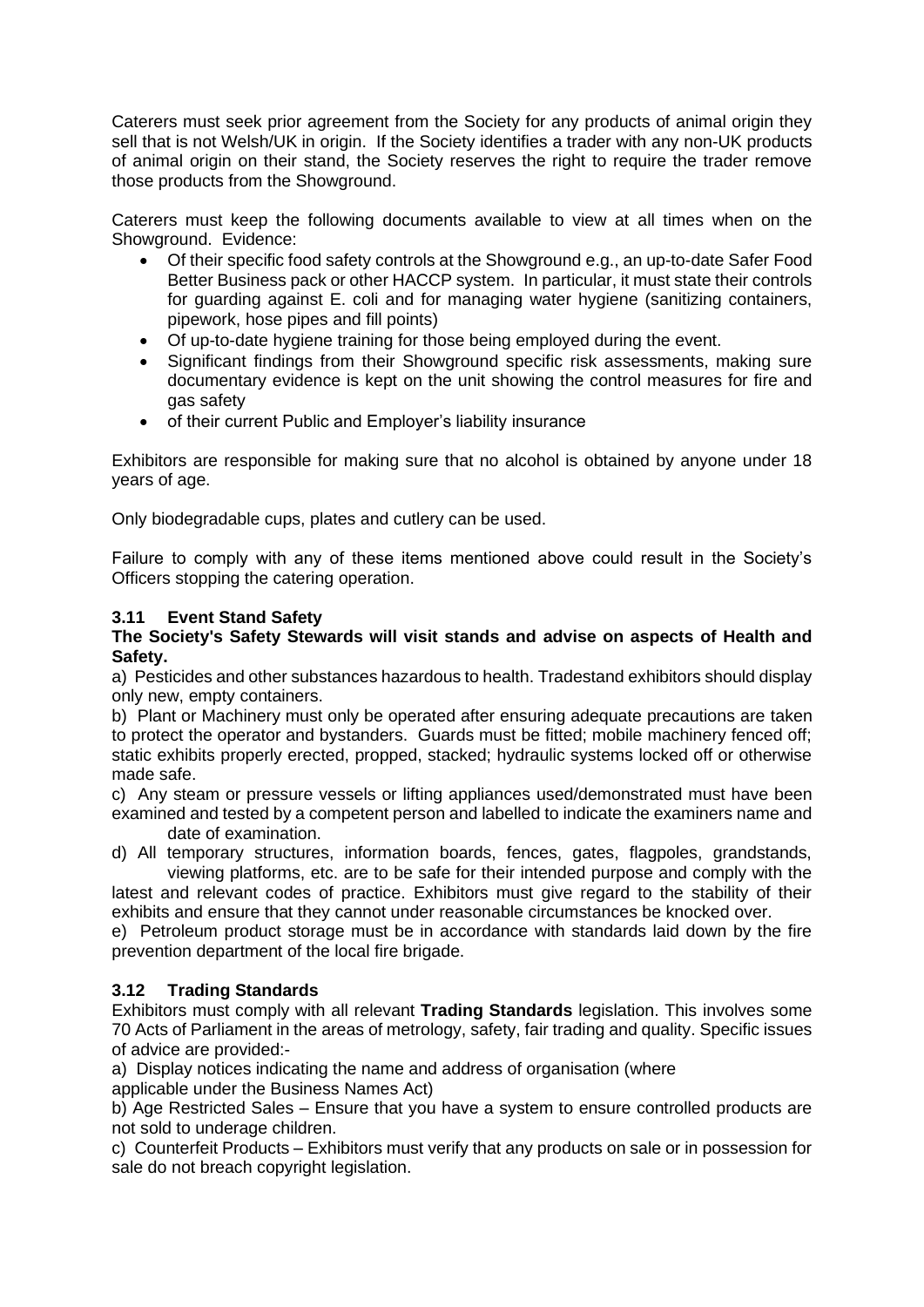d) Road Traffic – Any vehicle bringing material to the event must not exceed permitted weights.

For further information contact your local Trading Standards Department alternatively you can contact Powys Trading Standards on (01597) 826049, or e-mail trading.standards@powys.gov.uk

#### **3.13 Water – Stand pipes and the use of caterers fill hoses.**

The proprietors of mobile units must thoroughly disinfect all internal water pipework and any water storage containers used by the business, immediately before the event. Records must be made available on the unit to demonstrate when this task was last completed, and ideally stating the method of disinfection.

### **Step 4 – Breakdown**

#### **4.1 Breakdown Traffic.**

#### **Smallholding and Countryside Festival**

No part of a stand may be closed or dismantled until 6.00pm on Sunday (the last day of the festival). Vehicles for the removal of stands will not be allowed to enter the Showground until 6.00pm on the last evening, or such later time as circumstances may require.

Exhibitors are required to remove the whole of their exhibit within 5 days of the event closing. **Any company infringing this regulation may incur a surcharge.** Any items left on stands will remain so at the risk of the exhibitor.

#### **Show**

Breakdown commences from 8pm on Thursday (last day of the show). No stand to be dismantled or vehicles allowed onto the avenues until after 8pm. Please note the show is open to the public until 8pm and avenues must be

No part of a stand in the South Glamorgan Exhibition Hall, Food Hall or outside space may be closed or dismantled until 8.00 pm on the last day of the Show, the following vehicle movements will apply:

8.00 pm - 9.30 pm vehicles exit only.

9.30 pm - 10.00 pm entry for vehicles under 7.5 tons via Entrance D.

10.00 pm onwards - entry for large vehicles via Entrance D.

#### **No admission to Showground with vehicles prior to 9.30 pm.**

#### **4.2 Stand de-rig waste**

Please ensure that any contractors employed by you are aware that all materials used must be cleared from the site at the end of the events and no materials such as nails, screws, timber etc remain on site.

### **Section 5 – Other Information**

#### **5.1 Observance of Regulations**

All exhibitors, their contractors and employees, while on the Showground, shall be subject to the Rules and Regulations of the Society, as interpreted by the Society, and their Stewards and Officials appointed by them. The Stewards have power to order the removal of any article from the Showground, or to close the Stand of any Exhibitor who does not conform to the regulations of the Society or the directions of the Stewards or Officials, and if necessary, to expel such exhibitors or his/her representatives from the Showground.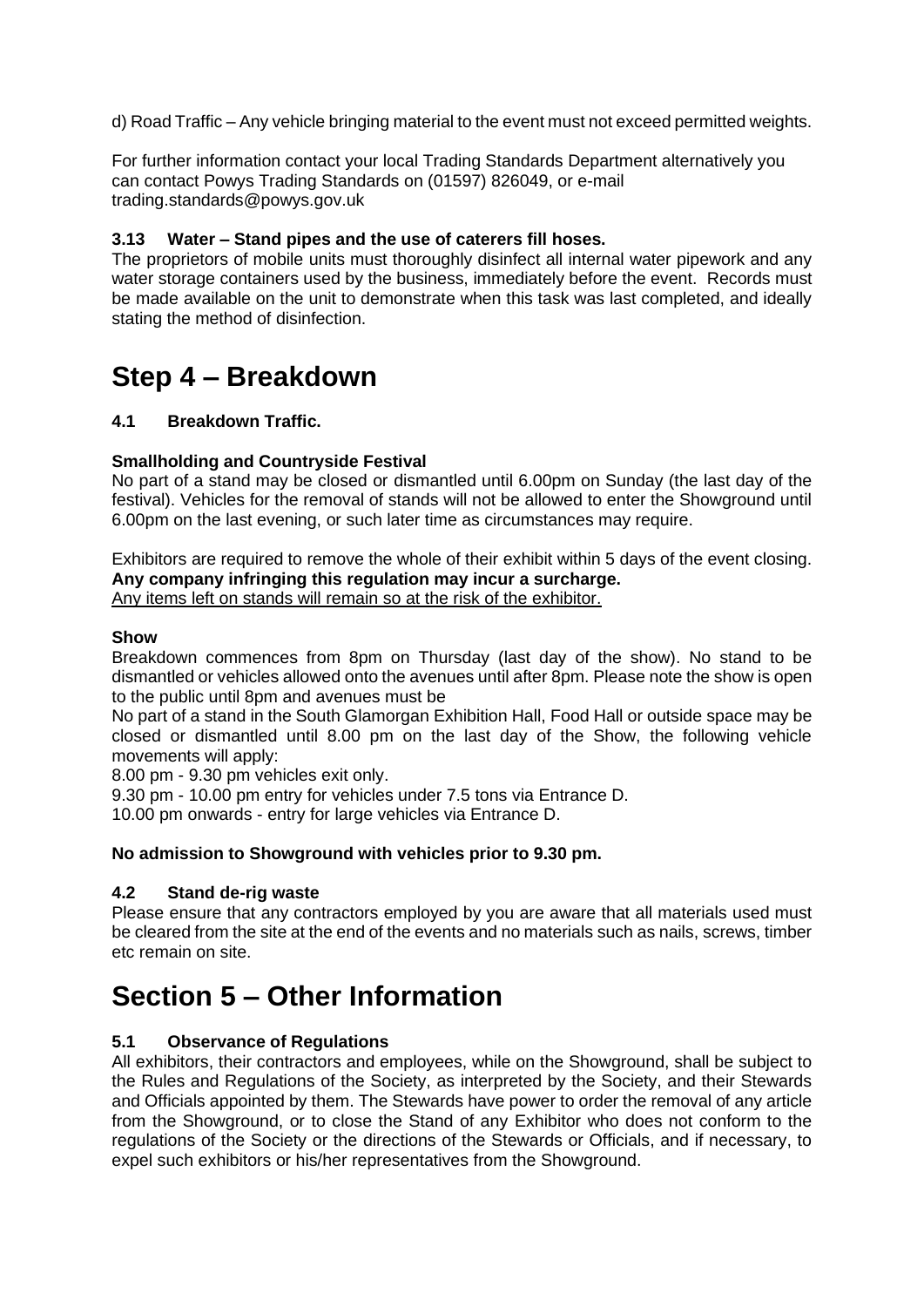#### **5.2 Responsibility of Exhibitors**

The Exhibitor shall assume full responsibility including liability for all claims arising out of the exhibition, handling or housing of any animal, article, plant machinery or object of any kind exhibited on the Showground and the conduct of the Stand generally. The Exhibitor shall indemnify the Society against all claims, damages or expenses whatsoever in any way arising out of the presence of the Exhibitor or his/her exhibits on the Showground. Acceptance of the foregoing provisions shall be a condition of entry.

Exhibitors are advised to insure against fire not only as regards their own property but also against third party claims.

Responsibility for exhibits: The Society will not be responsible for the safe keeping of any article exhibited but will require exhibitors to take charge of their own property.

#### **5.3 Public Liability Insurance**

Please note that all exhibitors should hold current Public Liability Insurance, and ensure a copy is available for inspection on your stand during the event.

#### **5.4 Allotment of Space**

The Society will not be responsible for any loss or damage arising from any error in the allotment of the space in the Showground, or from any encroachment by one exhibitor on the space allotted to another.

#### **5.5 Accidents**

The Society will not be responsible for any accident, fatal or otherwise, that may arise from an exhibitor reserving a tradestand or exhibition area at the event. It is a condition of entry that each exhibitor shall hold the Society blameless and indemnify it against any legal proceedings arising from such accident. This rule will also apply to any contractor employed on the Showground.

#### **5.6 Non-Responsibility of Society**

While the Society reserves to itself the right of excluding any petrol or spirit it may deem unsafe, it in no way relieves the exhibitor from responsibility in the event of accident or fire. The exhibitor must conform to the regulations of the local authorities in all that relates to the transport of petrol, etc. and the precautions to be adopted against fire.

#### **5.7 Safety Requirements**

#### **Health & Safety at Work etc. Act 1974.**

Special attention is directed to the safety requirements outlined in the regulations governing the allocation of space for machinery and other stands. The ruling of the Steward on the safety of any exhibit or part of an exhibit shall be immediate and final; but consent to the working of an exhibit shall not relieve any exhibitor of liability as laid down in the regulations.

The Society holds exhibitors wholly responsible for the observance of statutory regulations governing the safety of machinery exhibited by them. Machines and appliances are accepted for the adjudication on the understanding that they are capable of complying with Health and Safety at Work etc. Act 1974 and the regulations which come under it.

#### **5.8 Transport Safety**

Under the Health & Safety at Work Act 1974, we have a duty to ensure so far as is reasonably practicable the Health, Safety and Welfare of our staff and others using our Showground.

To enable us to achieve a safer working environment for all users of the Showground we would ask for your co-operation, by instructing all your staff to follow the guidelines listed below:-